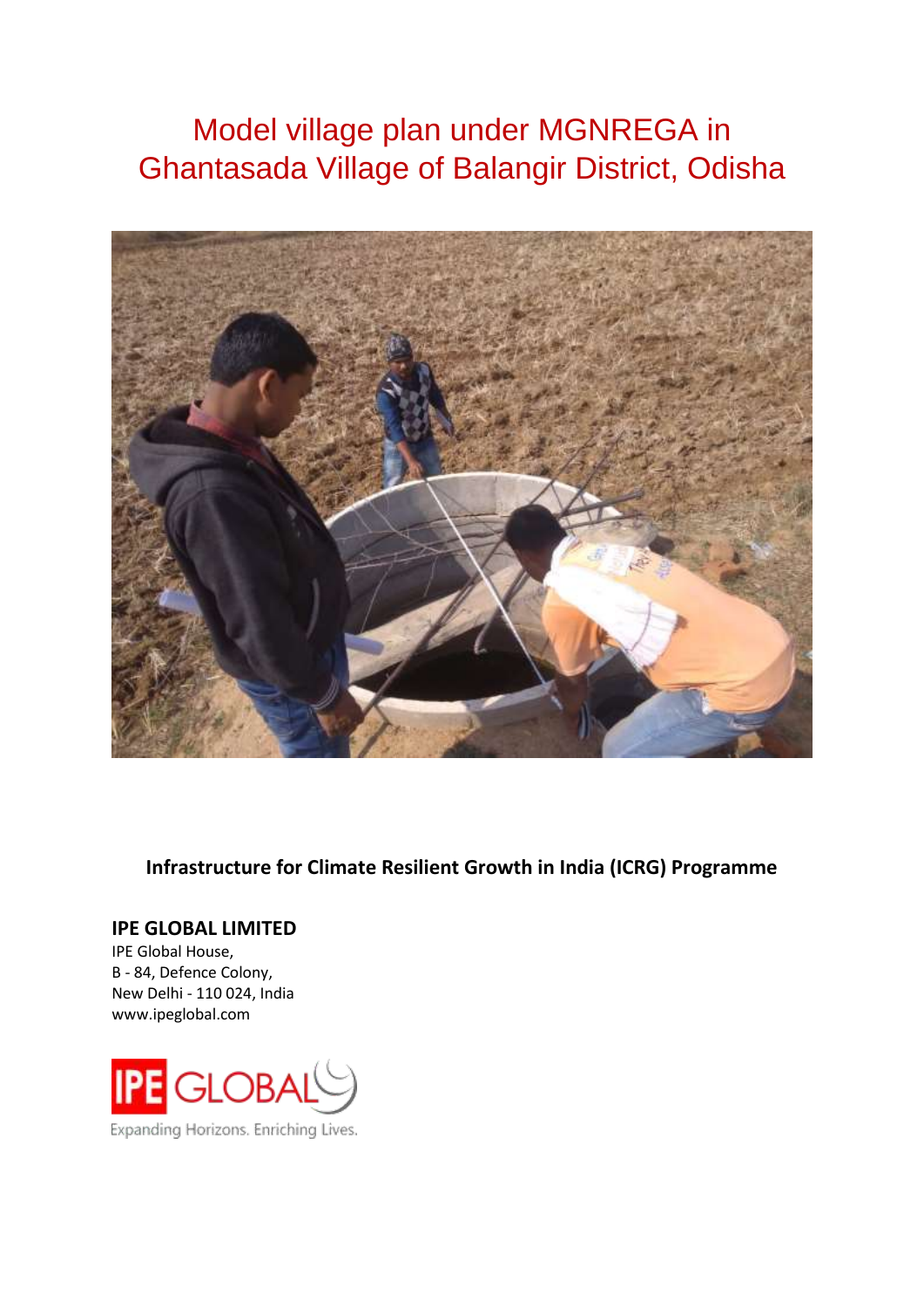# Table of Contents

| 1. |       |                                                                                      |
|----|-------|--------------------------------------------------------------------------------------|
|    | 1.1.  |                                                                                      |
|    | 1.2.  | Need for demonstration of model villages under MGNREGS 4                             |
|    | 1.3.  |                                                                                      |
| 2. |       | Model Village Plan of Ghantasada Village Error! Bookmark not defined.                |
|    | 3.1.  | Topography and climate of Titilagarh BlockError! Bookmark not defined.               |
|    | 3.2.  |                                                                                      |
|    | 3.3.  |                                                                                      |
|    | 3.4.  |                                                                                      |
|    | 3.5.  | Key Reasons for taking- up Model Village Programme under MGNREGA Error!              |
|    |       | Bookmark not defined.                                                                |
|    | 3.6.  |                                                                                      |
|    | 3.7.  | Demographic Details of the VillageError! Bookmark not defined.                       |
|    | 3.8.  | Vulnerability ranking of Ghantasada Village  Error! Bookmark not defined.            |
|    | 3.9.  | Land, Agriculture and Irrigation Profile of the Village Error! Bookmark not defined. |
|    | 3.10. | Action Plan of Ghantasada Model Village Error! Bookmark not defined.                 |
| 4. |       |                                                                                      |
| 5. |       |                                                                                      |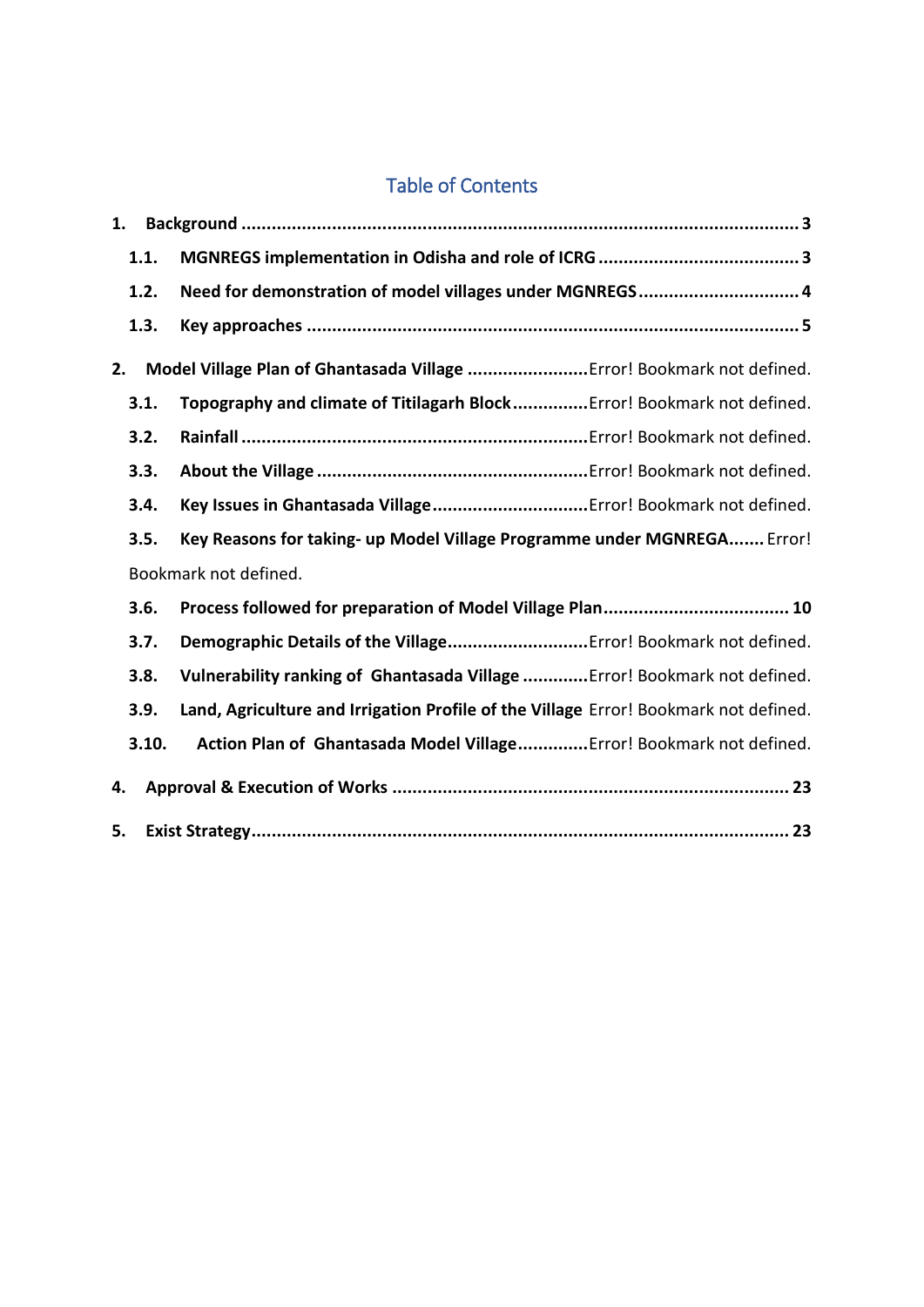# <span id="page-2-0"></span>1. Background

Agriculture in Odisha is the mainstay of majority of the populace and thus, holds the key to socio-economic development of the State. The State has cultivated area of 61.80 lakh hectares out of which 29.14 lakh hectares is high land, 17.55 lakh hectares medium land and 15.11 lakh hectares low land. The State is broadly divided in to 4 Physiographic zones those are further subdivided into 10 agro-climatic zones. Further, about 4 lakh hectares is exposed to saline inundation, 3.54 lakh hectares to flooding and 0.75 lakh hectares to water-logging, particularly in the deltaic areas. With more than 2/3rd of crops grown rainfed, a good harvest is much dependent on a favourable monsoon.

The climate of the state is tropical, characterised by high temperature, high humidity, medium to high rainfall and short and mild winters. The normal rainfall of the State is 1451.2 mm. The actual rainfall received, vary from district to district. About 84% of rainfall is received during the period from June to September. Even though the quantum of rainfall is quite high, its distribution during the monsoon period is highly uneven and erratic. As a result, flood, drought and cyclone visit regularly with varying intensity. The frequent occurrence of these natural calamities badly affects the production of kharif rice, the major crop of the State. Similarly, in drought years, there is considerable loss in production of pulses and oilseeds both during kharif and rabi(Source: Drought Management plan of Odisha 2015, Deptt. Of Agriculture, Govt. of Odisha)

# <span id="page-2-1"></span>1.1. MGNREGS implementation in Odisha and role of ICRG

In a state like Odisha, effective implementation of MGNREGS is the key to balance the degraded ecosystem in the rural areas and enhance the livelihoods security of rural population.

| <b>Progress parameters</b> | FY 2018-2019 | FY 2017-2018 | FY 2016-2017 | FY 2015-2016 |
|----------------------------|--------------|--------------|--------------|--------------|
| Approved Labour Budget[In  | 950          | 900          | 800          | 760.06       |
| Lakhs]                     |              |              |              |              |
| Persondays Generated so    | 611.5        | 922.17       | 774.48       | 894.46       |
| far[In Lakhs]              |              |              |              |              |
| Women Persondays out of    | 42.1         | 41.86        | 39.82        | 38.02        |
| Total (%)                  |              |              |              |              |
| Average days of            | 33.09        | 39.98        | 38.09        | 44.78        |
| employment provided per    |              |              |              |              |
| Household                  |              |              |              |              |
| Differently abled persons  | 7262         | 9329         | 6303         | 5586         |
| worked                     |              |              |              |              |
| % of Expenditure on        | 64.53        | 71.34        | 65.92        | 52.29        |
| Agriculture & Agriculture  |              |              |              |              |
| <b>Allied Works</b>        |              |              |              |              |
| Total Exp(Rs. in Lakhs.)   | 1,63,694.67  | 2,50,479.89  | 2,13,572.78  | 2,05,148.18  |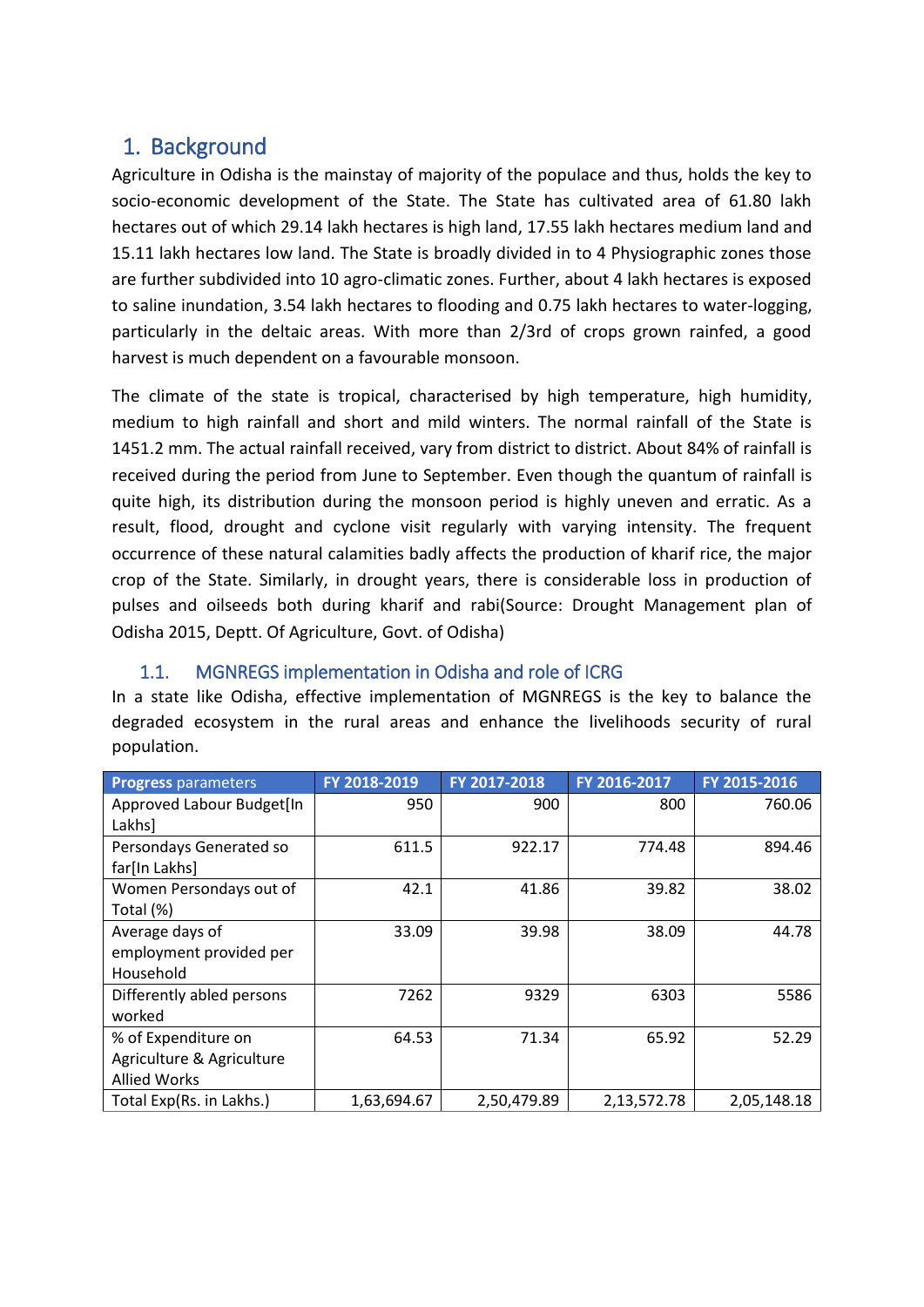The state has been able to spend about Rs 2500 crore for creating persondays of about 922 lakh as of last financial year. The %age of expenditure in agriculture and allied activities has been increasing and it was 71% in last FY. Differently abled people are also getting more and more engagement under the scheme.

Infrastructure for Climate Resilient Growth Programme (ICRG) is being implemented in 35 Blocks of 5 districts of Odisha (Mayurbhanj, Keonjhar, Balangir, Kalahandi and Nuapada). Later on 11 more Blocks and one new district (Bargarh) have been added in the programme. Demonstration of Climate Resilient Works (CRWs) through integrated approach is the key focus under ICRG in Odisha. The programme builds the capacity of administrative and technical staff at different level to take up climate change specific plans under MGNREGS and incorporate the climate resilient designs in the MGNREGS works. While demonstrating the CRWs leveraging resource from other schemes and programmes is also the priority for the programme.

### 1.2. Need for demonstration of model villages under MGNREGS

<span id="page-3-0"></span>Though the concept of model Gram Panchayat (GP) has been conceived since the inception of the ICRG programme in Odisha, Model Village Programme has been prepared based on net planning approach to saturate MGNREGA works in the vIllage taking consideration of water availability ( both supply and demand) , historical rainfall pattern and future projection.. At the pilot stage, 2 villages are taken to make them model villages. The idea is to saturate the MGNREGS works in the villages so that maximum resource can be effectively utilised. Series of discussions have been made with PRIs, Block officials and CSOs before finalizing the Gram Panchayats/villages for demonstration purpose. Following criteria have been followed for selection process of Model Villages.

- **Vibrant Gram Panchayats–** Because of the financial and functional strength of a Panchayat is extremely useful in preparing need based plans, executing the plans in a time-bound manner, vibrant and strong GPs are considered for showcasing results. The governance system of the GPs and the capacity of PRIs were studied in detail for selecting the GPs.
- **Potential for piloting new initiatives –** Introducing innovations are the key for demonstrating the impact for which the GP has to offer avenues for experimenting with new initiatives. Hence it is important that the GP officials and the institution leaders must be in a position to move out of their comfort zone and accept the concept of change while introducing innovations.
- **MGNREGS Potential in the GP-** Because MGNREGS is the platform for implementing ICRG and the base for leveraging resources from other schemes for synergy, it must be effectively implemented in the GP. Right kind of plan, timely execution of works, proper monitoring system in place, active role of PRIs, need based works in place are some of the parameters taken up to ensure effective implementation of MGNREGS in the GP.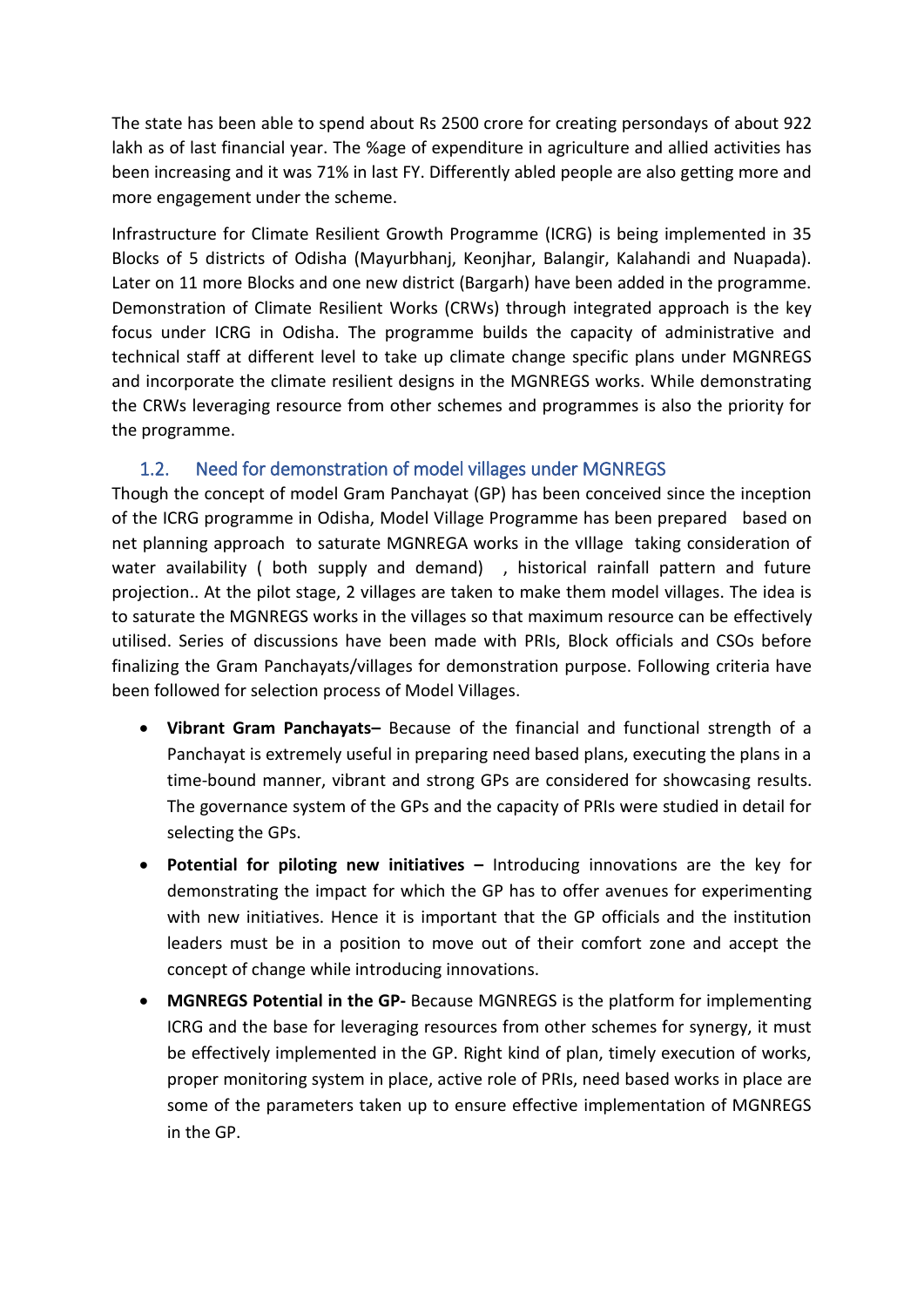- **High potential GP-** The GP must come under the high potential category meaning that the scope of fund absorption must be very high from different schemes, presence of diverse groups, availability of natural resources and focus of the local administration. This must invite implementation of schemes like, ITDA, WADI, NRLM, PMKSY, IWMP etc.
- **Presence of historically marginalized groups-** Across the State the poor access of vulnerable groups to MGNREGS and other flagship schemes has been an issue. At the same time climate change projection reports that these groups are likely to be highly impacted by climate change in future. Hence their presence in the GPs are considered as well for selection.
- **Geographical coverage-** While selecting the GPs the sensitivity of the blocks and panchayats to climatic change was considered based on the climate modelling study report, Vulnerability assessment reports etc. Hilly and plain terrains were also taken into consideration for selection of GPs/villages.

### <span id="page-4-0"></span>1.3. Key approaches and planning process followed during Model Village

# *Net planning preparation in Ghantasada Village of Titilagarh Block,Balangir district, Odisha.*

ICRG Team facilitated preparation of Model Village Plan through participatory and technical approach involving all sections of the village, Gram Panchayat Sarpanch, Gram Rojgar Sevak (GRS) , PRI member, Village Mate, Women SHG leaders etc. Following key strategies were followed for preparing the model village plans in both the villages.

- Household level Baseline Data Collection
- Collection of Cadastral Map from Tehsil Office
- RoR download from Bhulekh Portal
- Social Mapping with villagers
- Well Being Ranking of all Households (WBR) based on present living standard of communities and ranking them in-to 4 categories ( Well-off, Manageable, Poor and Very Poor ) as per the indicators and icons fixed by the villagers.
- Focused Group Discussion (FGD) on various issues related to MGNREGA Assets and Potential NRM Works , Drought Occurrence, Agriculture Productivity, Cropping Pattern , Migration, Livelihoods of Vulnerable Communities, Livestock , Irrigation and Ground Water Status , Women Institutions (SHGs) , Drinking Water Scarcity etc.
- Identification and Mapping of Existing Assets , Forest cover and Pasture land.
- Transact walk to various patches , assets, Water Harvesting Structures, Barren land etc. to understand the existing water table and availability , soil texture , cropping pattern
- Identification of NRM works proposed , Plot Numbers, Beneficiary and marking in the treatment map with different intervention icons.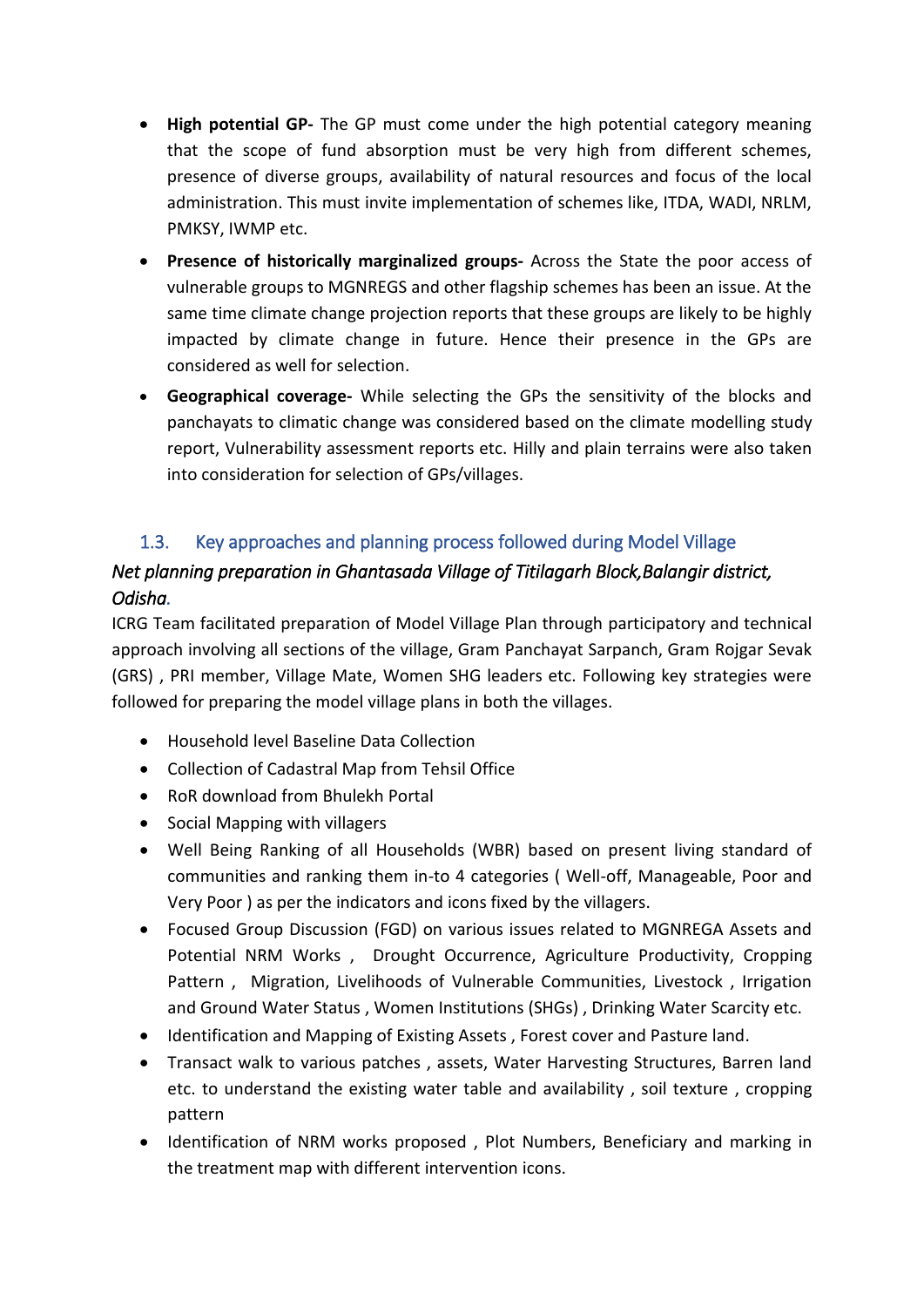- Plot wise Net Planning of NRM and Livelihood Assets (Community and Individual Assets) with various categories of Households under MGNREGA and other schemes.
- Preparation of Agriculture based livelihood interventions integrating the Water structures (Existing and Proposed) for doubling income of farmers with innovation on agriculture.
- Preparation of Off-farm livelihood plan with the poorest communities for enhancing their income.
- Preparation of Institution and Capacity Building Plan of Model Village and promotion of Farmers' Producer Organization.
- Analysis of active card holders, person-days , completion of works at GP level
- Preparation of Present and Proposed Treatment Map with plot wise planning.
- Water Budgeting (Measurement in existing water bodies, capacity calculation for current and future water bodies, present water supply and water demand and future requirements)
- Preparation of broad prospective Action Plan on saturation approach under MGNREGA and Budgeting of activities /NRM works.
- Sharing and approval of action plan with the village communities

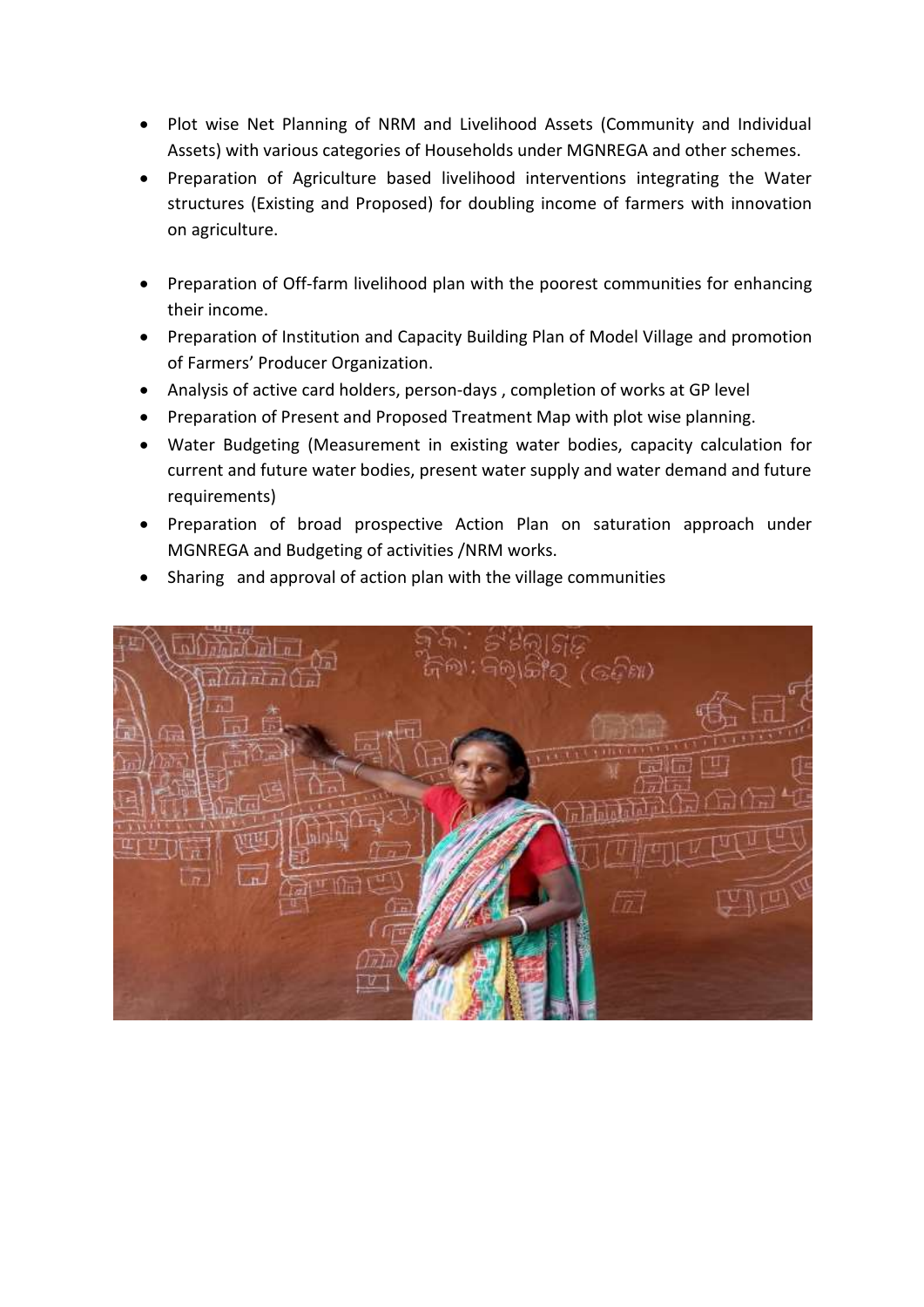| Category<br>оf<br><b>Well Being</b> | Indicators suggested by Villagers as per present well-being                                                                                                                                                                                                                                                                                       |
|-------------------------------------|---------------------------------------------------------------------------------------------------------------------------------------------------------------------------------------------------------------------------------------------------------------------------------------------------------------------------------------------------|
| Very Poor                           | Mostly households having low income and take credit foe managing their<br>livelihoods for more than 6 months in a year.<br>Women headed households<br>Asset less Households<br>Single Women headed households with no dependent to support them<br><b>Distress Migrant households</b><br>Household who need Support of others for their survival. |
| Poor                                | Wage Earners who a take credit to manage their livelihoods for 3-4<br>months in a year.<br>Migrate to other places for earning their income<br>Small land holders and farmers<br>Kuchha house (other than IAY houses)                                                                                                                             |
| Manageable                          | Earn income from various sources (Agriculture, Livestock and service<br>and does not take credit for managing basic livelihoods<br>sector)<br>throughout the year.<br>Children go to education up-to 10 <sup>th</sup> standard and more<br>Pucca/ Semi-Pucca houses (Other than IAY)                                                              |
| Well Off                            | Manage livelihood of family throughout the year without taking credit.<br>Having Surplus income and gives credit to others<br>Mostly regular salaried, Big Farmer, Good earning through business<br>Good Health condition<br>Having Pucca house                                                                                                   |

#### **Criteria suggested by Villagers for Well Being Ranking of Households**

#### Titilagarh Block Profile :

Titlagharh is one of the 14 Blocks of Balangir District in Odisha which has 22-gram panchayats, 133 villages and a total of 30,879 households. Titilagarh Block of Balangir District is known for continuous dry spell, drought and temperature during summer raises up-to 48 °C. According to the 2011 census, the total population of the block is 1,18,942 out of which the percentage of SC population is 19 % and ST population is 20 %. The percentage of vulnerability households of this block is 41.61 %which includes women headed households, differently able small marginal farmers and migrants.

The study undertaken by Indian Institute of Science (IISc) Bengaluru under ICRG programme to understand the climate change scenario of the block is mentioned in the table.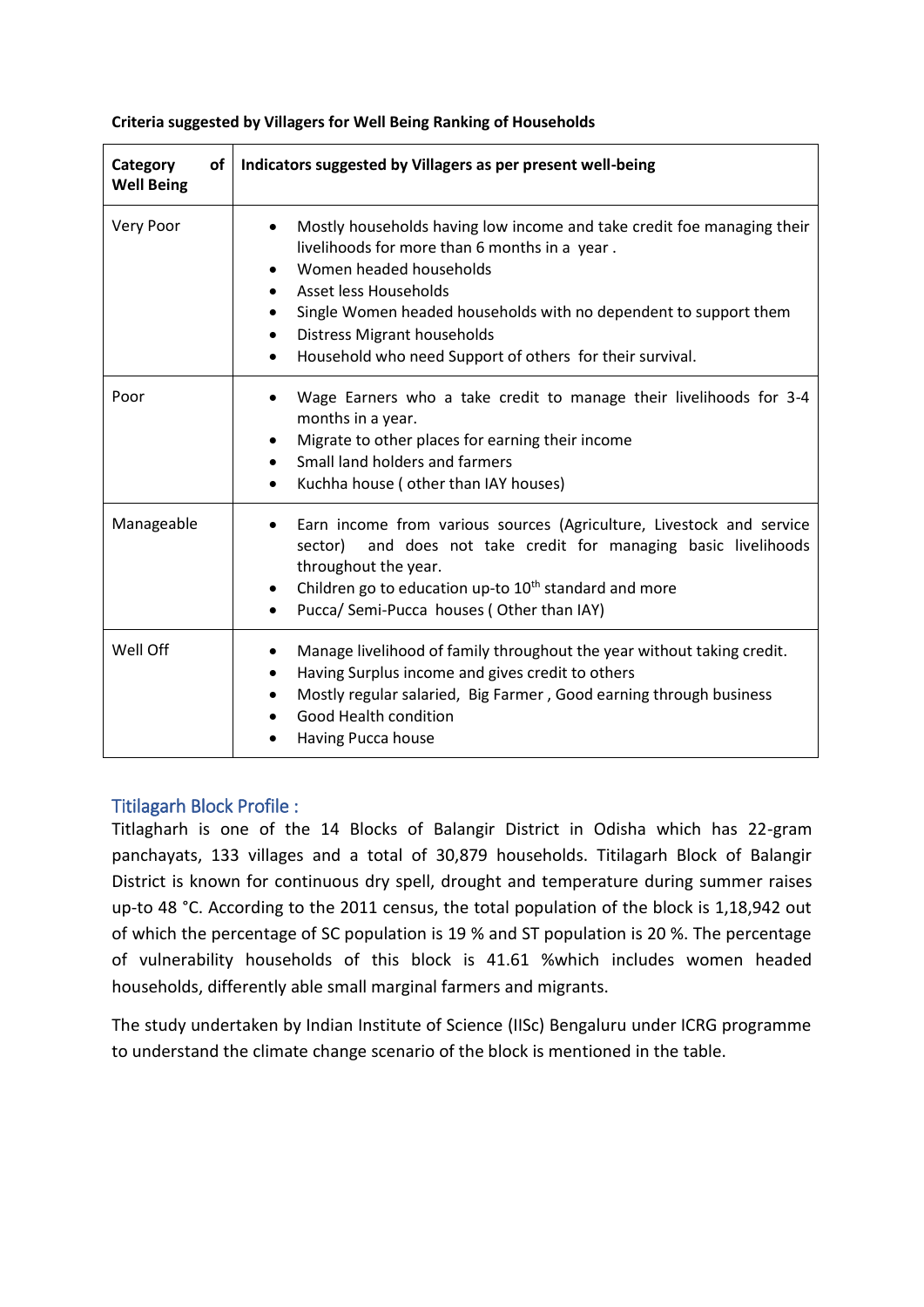### 1.4. About Ghantasada Village

Ghantasada Village under Adabahal Gram Panchayat of Titilagarh Block in Balangir District is

about 10 KMs away from Block HQ and it is 68 Kms away from District HQ Balangir in Odisha. It comes under Western Central Table Agro-climatic Zone in Odisha. The Village has 182 households and a total population of 729. Agriculture, Wage Employment and Livestock rearing (Small Ruminants) are the key source of income of the Villagers. About 70% of the households of the village belong to SC & ST Category. There are 120 active job card holders in the village and

| <b>Ghantasada Village at a Glance</b> |                 |  |  |  |  |
|---------------------------------------|-----------------|--|--|--|--|
| Name of the Village:                  | Ghantasada      |  |  |  |  |
| Name of the GP:                       | Adabahal        |  |  |  |  |
| Name of the Block:                    | Titilagarh      |  |  |  |  |
| Name of the District:                 | <b>Balangir</b> |  |  |  |  |
| Distance from Block HQ :              | 10 KMs          |  |  |  |  |
| <b>Total Nos of HHs:</b>              | 182             |  |  |  |  |
| Total Nos. of ST HHs:                 | 65              |  |  |  |  |
| <b>Total Nos of SC HHs:</b>           | 60              |  |  |  |  |
| <b>Total Population:</b>              | 729             |  |  |  |  |
| <b>Male Population:</b>               | 377             |  |  |  |  |
| <b>Female Population:</b>             | 352             |  |  |  |  |

MGNREGA has been implemented in this village since 2008.

### 1.5. Climate of Ghantasada (as per block level data)

The study undertaken by Indian Institute of Science (IISc) Bengaluru under ICRG programme

to understand the climate change scenario of the block is mentioned in the table.

The climate of Bolangir District especially Titilagarh Block is characterized by a very hot dry summer and highly erratic distribution of South West monsoon rains. Temperature mainly stretching from April to June and the maximum temperature is 49 Degree C. The wind speed in the area is very slow and the project area comes under 'West Central Table Land' agro-climatic zone characterized by hot and sub-humid climate*.* Though the predicted data said

| <b>Historical (1984-2014)</b>                   |                  |
|-------------------------------------------------|------------------|
| Historical mean maximum temperature             | $37^{\circ}$ C   |
| Highest temperature recorded                    | $45^{\circ}$ C   |
| Change in mean maximum temperature              | $0.36^{\circ}$ C |
| Mean JJAS rainfall in mm                        | 1229             |
| Coefficient of variation (CV) in %              | 32.6             |
| Total number of rainy days for 30 years         | 2491             |
| Average number of rainy days/year               | 83               |
| Number of years with normal sowing rains        | 4                |
| Number of years with abnormal sowing            | 26               |
| rainfall                                        |                  |
| Number of years with mild drought condition     | 10               |
| <b>Projected (2021-2050)</b>                    |                  |
| Change in temperature relative to historical by | $0.88^{\circ}$ C |
| 2035                                            |                  |
| Mean JJAS rainfall in mm                        | 1180             |
| Coefficient of variation (CV) in %              | 33.2             |
| Total number of rainy days                      | 2687             |
| Average number of rainy days/year               | 90               |
| % increase in number in rainy days              | 7.3              |

that the number of rainy days is going to increase form 83 days to 90 days, However the average JJAS rainfall if going to decrease in future from 1229 to 1180 mm.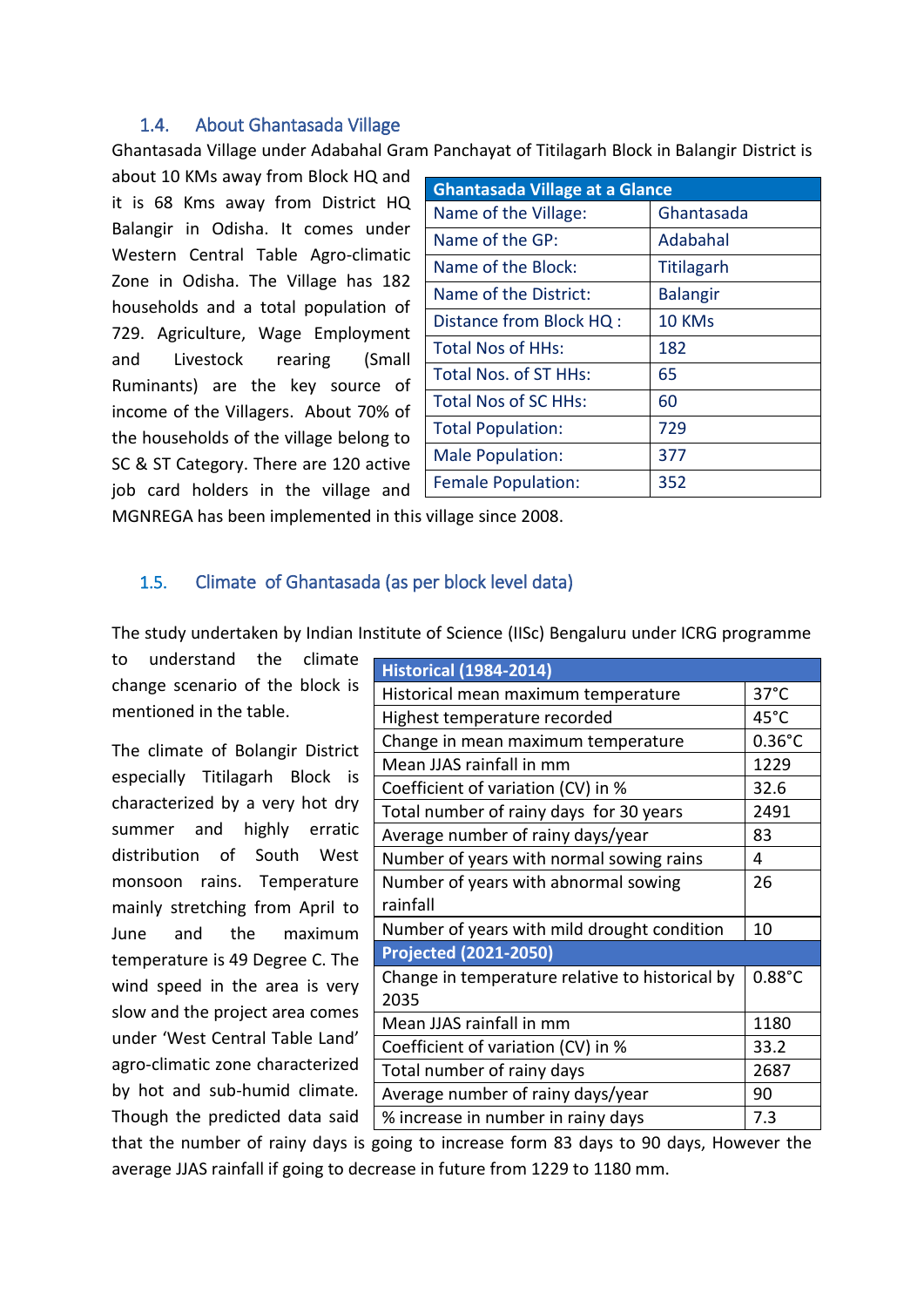### 1.6. Topography of Ghantasada:

The village is surrounded by Shiyalsukuri village in East side, Adabahal and Dungriguda in west side, Makripada and Khandapadar in north side and Gandargada village in south side. In the south side Gandargada village ends with the foot hill of a large stone. The boundary of the Ghantasada village starts at the foothill. Runoff of one side of that hill flows to Ghantasada village from south to north. The village has moderate undulating topography

with three types of land- Upland, medium and low land. Except from south side, no runoff water flows from other villages into Ghantasada village. Thus the upland of Ghantasada itself contributed water to medium and low land and also acts as ridge line of watershed. There is a single point at the west south side that further drains the excess runoff water of the Ghantasada village to Adabahal village. Except a large patch in the north of village reserved for Pasture land else most of the upland patches are

| <b>Ghantasada: Land use details</b> |                   |  |  |  |  |  |
|-------------------------------------|-------------------|--|--|--|--|--|
| <b>Total Geographical Area:</b>     | 314 Ha            |  |  |  |  |  |
| Forest area                         | 5.4 <sub>ha</sub> |  |  |  |  |  |
| Area under non agricultural use     | 53.68 ha          |  |  |  |  |  |
| <b>Barren and Uncultivable land</b> | $8.05$ ha         |  |  |  |  |  |
| area                                |                   |  |  |  |  |  |
| Permanent pasture & other           | $5.16$ ha         |  |  |  |  |  |
| grazing land area                   |                   |  |  |  |  |  |
| Cultivable waste land               | 4.7 ha            |  |  |  |  |  |
| Net sown area                       | 236.99 ha         |  |  |  |  |  |
| Longitude:                          | 83.0662515 E      |  |  |  |  |  |
| Latitude:                           | 20.2603402 N      |  |  |  |  |  |
| *Source: SECC 2011                  |                   |  |  |  |  |  |

cultivable land and thus slight erosion found in the pasture land only.



#### **Location Map of Ghantasada Village, Titilagarh Block.**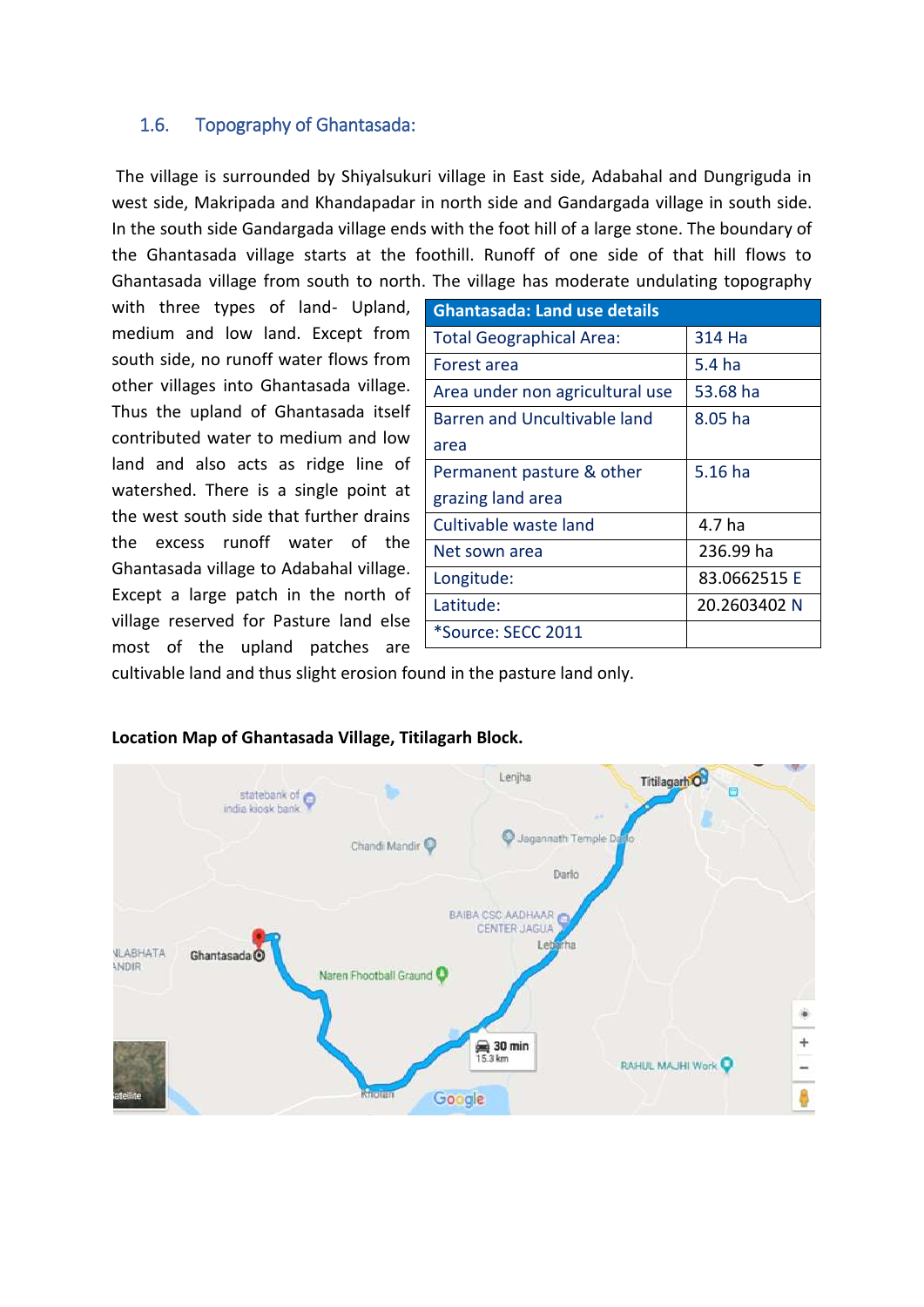### 1.7. Key issues in the Village

As per the discussion with the villagers of Ghantasada Village during PRA exercises, following key issues were emerged.

- Regular dry spells and drought leading to damage of Kharif Crop in alternative years.
- Low Crop Productivity
- Lack of Assured Irrigation Facilities
- Limited scope for Rabi Crop
- Limited Number of Water Bodies to harvest rain water
- Ground Water level is drying up
- Availability of Barren & Waste Land and opportunity for treatment
- Issues of Un-employment and distress migration
- 80% Households are under Poor and Vulnerable Category as per Well Being Ranking.
- Potential for Vegetable cultivation during Kharif .

### 1.8. Process followed for preparation of Model Village Plan

<span id="page-9-0"></span>ICRG team facilitated preparation of model village action plan in the village with the participation of community, SHGs members, PRIs members and MGNREGS functionaries. Action plan map is one of the important map as from the map we can avail the information plot wise where the structures to be constructed & necessary treatment to be done. At first the boundary of Ghantasada village is identified. Before making the action plan map the villagers are directed to involve in social mapping of their village. They made it by providing all information about the 180 HHs of Ghantasada. They have identified the ST, OBC, Vulnerable HHs like woman headed which is very essential for planning process.

The villagers converted the cadastral map in to resource map indication the up land, low land, medium land, barren land, forest cover, water bodies in to different colours. The villagers are mobilized & identified their individual plot with accuracy & precision and existing resources in their plot. From the Google map using software & merging the plot wise ROR in Google map we get to know about the drainage line & water flow line, barren patch, low land, up land, forest cover etc plot wise & beneficiaries wise details in full accuracy. The need & demand of villagers along with the available suitability of location to carry out rain water management works, plantation, primary bund, check dam, farm pond were identified and marked in the cadastral map. Moreover, the cadastral map is converted to action plan map by showing different essential works to be done with different colours in the map. Processes followed for preparation of plan steps wise are as below: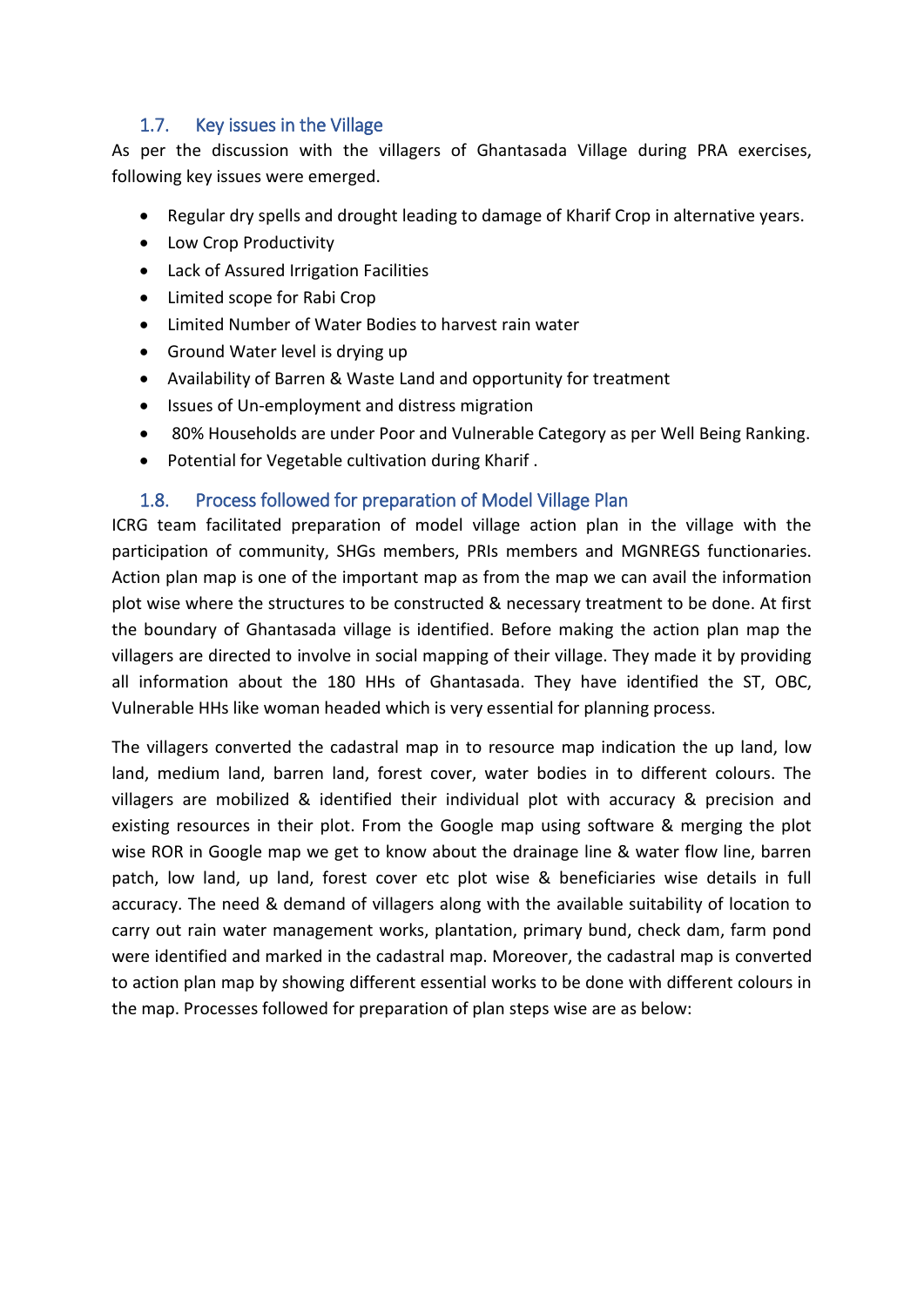# 1.9. Demographic profile of the village

| Caste Wise Distribution of Population of Ghantasada Village  |     |     |     |     |  |  |  |
|--------------------------------------------------------------|-----|-----|-----|-----|--|--|--|
| Caste<br>No. of HHs<br><b>Male</b><br>Female<br><b>Total</b> |     |     |     |     |  |  |  |
| Gen                                                          |     |     | ני  | 4   |  |  |  |
| <b>SC</b>                                                    | 60  | 129 | 126 | 255 |  |  |  |
| <b>ST</b>                                                    | 65  | 118 | 116 | 234 |  |  |  |
| <b>OBC</b>                                                   | 54  | 128 | 108 | 236 |  |  |  |
| Total                                                        | 180 | 377 | 352 | 729 |  |  |  |

### 1.10. Well Being Ranking of the Village

| Category wise Well Being of HHs in Ghantasada Village.                                                   |     |  |  |     |  |  |  |  |
|----------------------------------------------------------------------------------------------------------|-----|--|--|-----|--|--|--|--|
| Well Off HHs<br><b>Total HHs</b><br>Manageable HHs<br>Poor HHs<br>Very Poor and<br><b>Vulnerable HHs</b> |     |  |  |     |  |  |  |  |
| 47                                                                                                       | 110 |  |  | 180 |  |  |  |  |

| ICRG<br>GILDHAM                                                                                                                                     | প্রাপালি<br>91966<br>$50C$ $H$<br>MAP                                                                                                                                           |
|-----------------------------------------------------------------------------------------------------------------------------------------------------|---------------------------------------------------------------------------------------------------------------------------------------------------------------------------------|
|                                                                                                                                                     | ø<br>INDEX:<br>आर्थ्य बामः लक्षाश्रमेक<br>29919190<br>In: Ceehha Heuse<br>हिन्दा मन<br>Landless HHs.<br>气质<br>$n - \rho$ ucca<br>AQSPQ, GOVIL<br>$6 - 1$<br>5ch001<br>$- A W C$ |
|                                                                                                                                                     | Tube well<br><u>লাখাওল্ট ক হাম</u><br>TREE<br>Cuchke Road<br>Pucca Road<br>Women <i>Beaded</i><br><b>Camily</b><br>Disabled Jamilly                                             |
|                                                                                                                                                     | caration HH <sub>e</sub><br><b>b</b> card HH<br>amely<br>m                                                                                                                      |
| 190 G<br>$21/913187$ 611<br>Clou)<br>999999<br>$+600007 - 6798$ 1545, 1686<br>$G$ $H$ $G$ $G$ $H$<br>$e^{i\pi} - p$ <i>k. r.oer org 61.99.5.opt</i> | tnin<br>嗝                                                                                                                                                                       |

### Social map of the village Ghantasada

During this exercise, it is also found that there are **7 disable HHs** and also one special SHG for disable members exist in the village. There are **12 women headed HHs** out of those one HH belongs to SC category, 9 are from ST and 2 are from OBC category.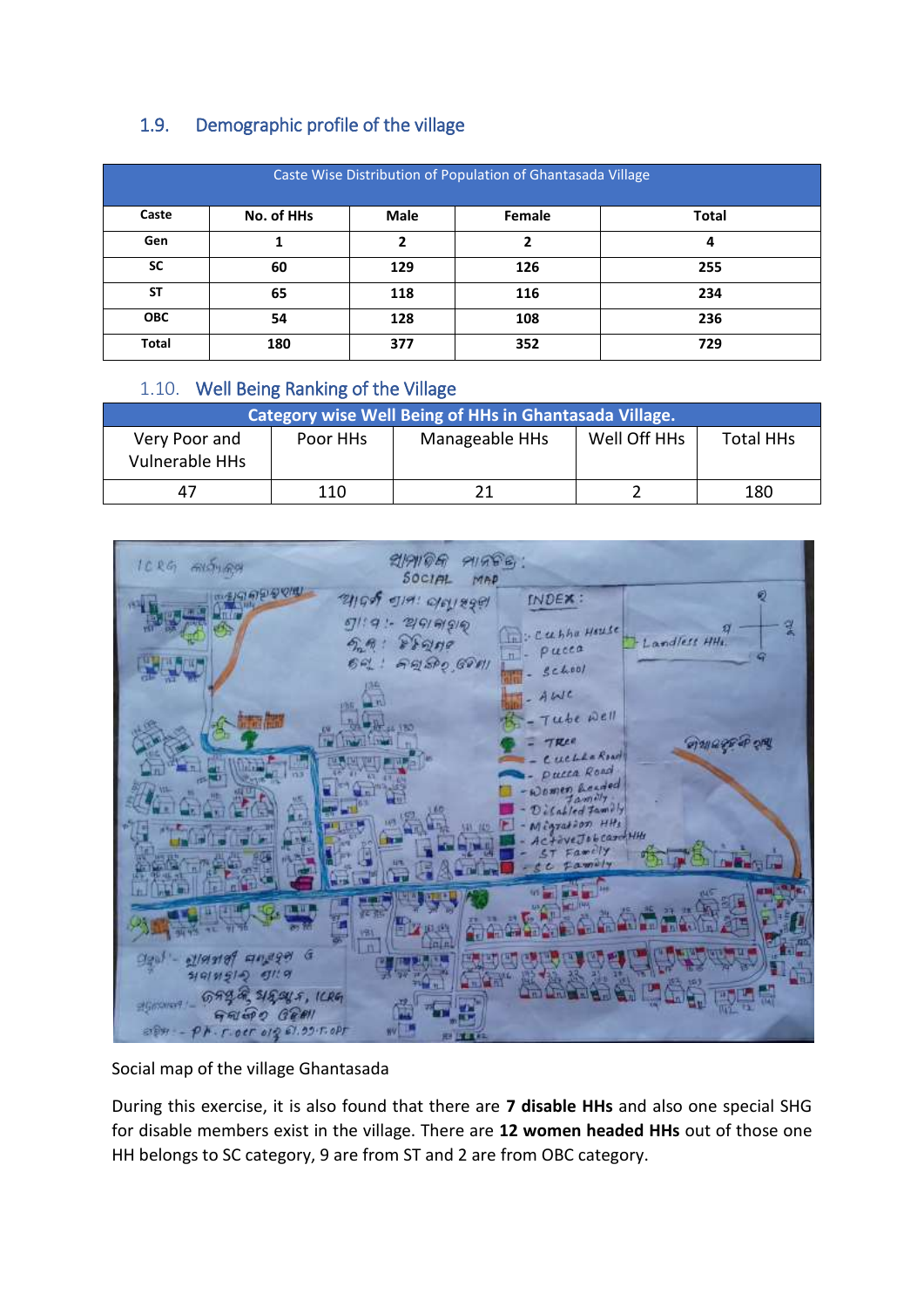| SI. No. | <b>Land Details</b>            | <b>Nos. of plots</b> | (Area in Ha.) |  |  |  |  |
|---------|--------------------------------|----------------------|---------------|--|--|--|--|
|         | <b>Total Geographical Area</b> | 958                  | 314 ha        |  |  |  |  |
| 2       | Up land                        | 344                  | 161.4         |  |  |  |  |
| 3       | Medium land                    | 210                  | 84.8 ha       |  |  |  |  |
| 4       | Low land                       | 132                  | 67.2          |  |  |  |  |
| 5       | Other (forest, HHs area,       | 272                  | 21.2          |  |  |  |  |
|         | pond, road, pasture etc)       |                      |               |  |  |  |  |

### 1.11. Land holding details /land type and existing resources of Ghantasada village

• Source: Bhulekh, Odisha

### *Land type and resource map of the village Ghantasada:*

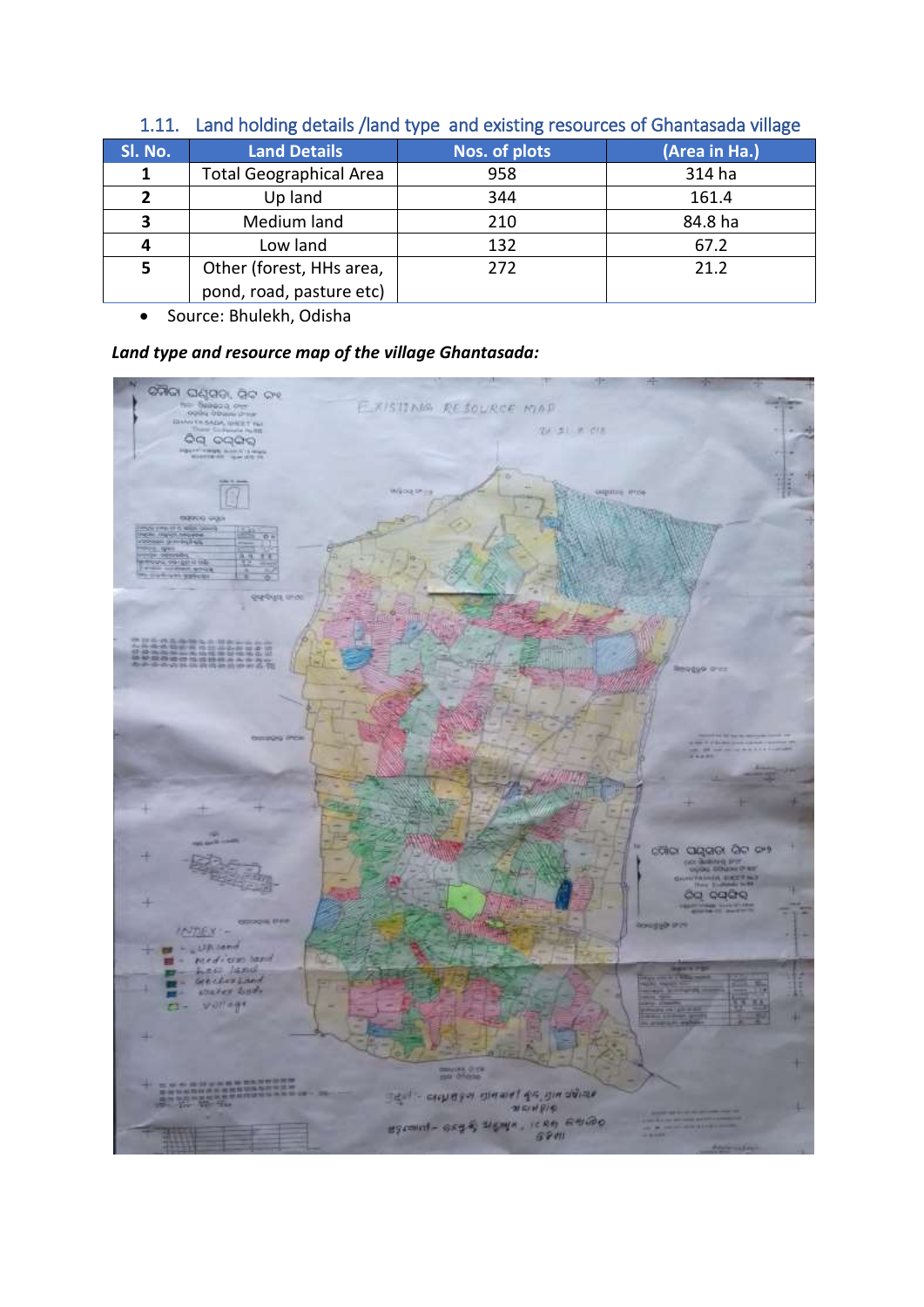In the above map, the plots with yellow colour and shaded are upland, red with shaded are medium land green with shaded are low land. Light green with shaded and tree symbol in the north east corner plots are forest, pasture and other fallow land. This patch is fully for the use of community and marked as community land. The radium coloured part is the habitat area where the villagers are living. There is another small habitat area found in the village and that has been built in last 20 years period and not reflected in the revenue map. The blue coloured are water bodies mainly ponds, earthen embankment, tank etc. The village does not have any stream. The low land plots are served as drainage line of the village. Most of the water bodies are situated in the medium land or in the transition of either up-medium or medium low land. There are total of 13 large and small size water bodies found in the village. Black coloured circle are dug wells. The village has potential to explore ground water through dug well as water found in lowest depth in low and medium land , however the village has only 10 existing dug wells. Out of 10, there 4 masonry wall dug wells, 4 ring wells and 2 kuchha well without any ring or masonry wall. During transact walk and interacting with community it is found that except the extreme south part of the village rest part are suitable to dug ring type well as soil depth is high and some existing well ring wells are found working and irrigating vegetable crops almost 4 ha of area during *Rabi* season. The village though have some bore wells but villagers said that they have tried digging bore well and gone up 350 to 400 ft depth but they did not get success in digging bore well and thus there is no functional bore well found in the village.

The village Ghantasada has total geographical area of 314 ha consisting of 958 plots as per Bhulekh, Odisha (last updated in 1975-76). More than 50 percent (actual 51.4%) land area is consider as upland area and mostly cotton, Arhar, cotton+ Arhar along with some other pulses and oilseeds and few plots with upland paddy are the upland crops in the village. Among this crop cotton is the highest grown crop using ridge and furrow method. Medium lands are mostly covered with paddy but in many medium land plots cotton and arhar are also found during transect walk. Total medium land percentage is 27%. Though the total lowland plot numbers are lower than the medium land plots, however as per cadastral map low land plots are in larger size and hence its share is 21.4 percent of total land area of the village. But the present scenario the number of low land plots are high as many lots are divided now and also umbers of ownership has increase since last 40-45 years. These low lands are mostly paddy grown area with good fertile soil and mostly ensure the food security f the village HHs if there is a good and normal rainfall year. The village has almost 6.75% of land area with total 272 plots for Gharabari (Habitat) area, pond, forest, pasture land, road, and other uses. Following map is depicted the above description well.

#### 1.12. Drainage map of Ghantasada:

As mentioned earlier, Ghantasada village is surrounded by its up land that worked as ridge line in almost all side of the village except in south side where there is a large stone hill situated and fall in another revenue village. So, except south side the ridge line fall in another village, otherwise the ridge line of all three side falls in the village either due to upland, or due to the village approach roads. The runoff of whole village passes from upland to medium land and then to low land and flows out from village in the west side to Adabahal village clearly shown in the drainage map below. Hence the entire village falls in a single micro watershed. In fact the boundary of the micro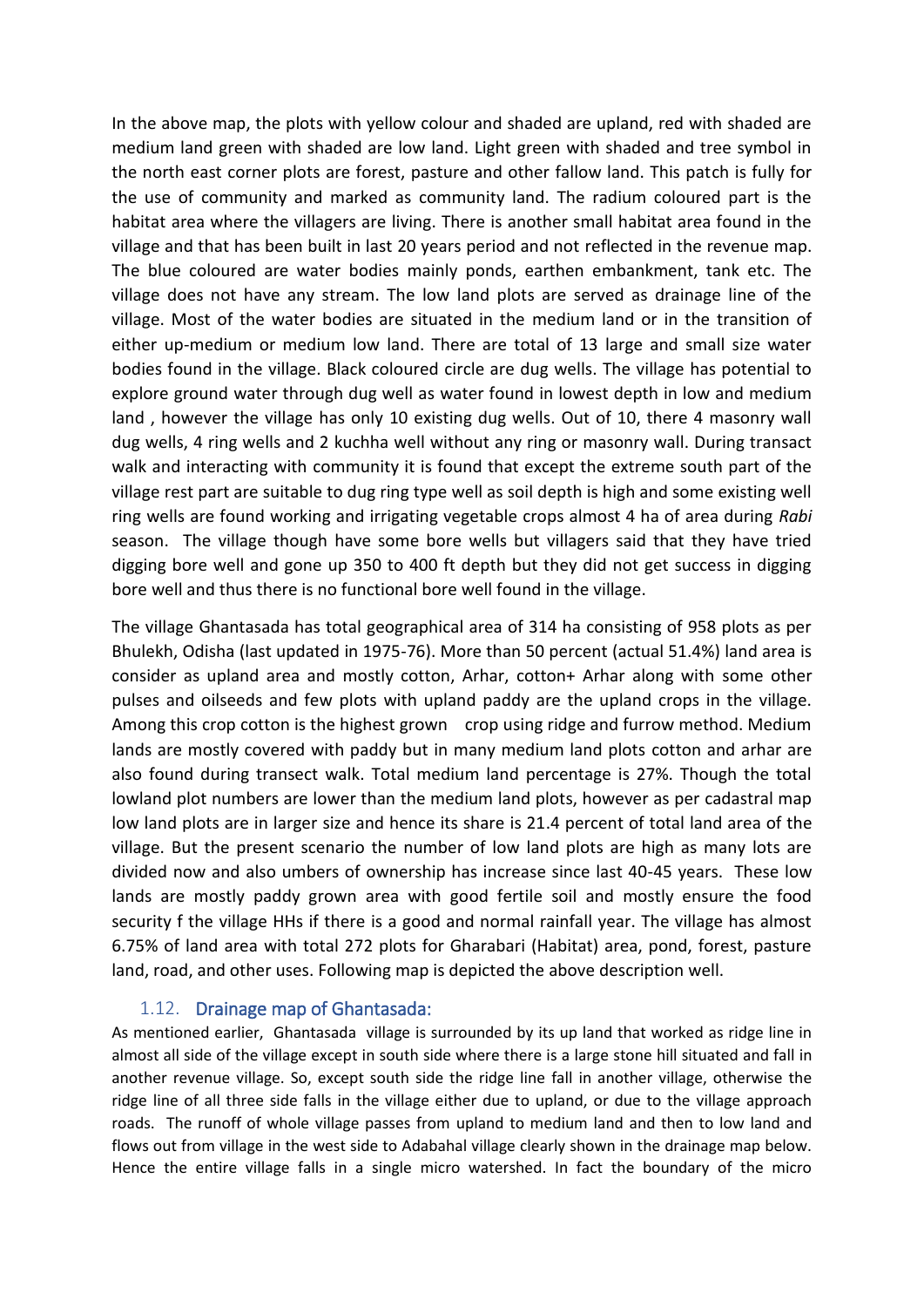watershed also falls to other village in the south side. Hence the village has huge potential to catch rainfall water in its upland and medium land following ride to valley approaches as the villagers need to depend on other village where a watershed ridge fall in two or more villages. The villagers can also allow water to recharge or percolate down in their upland to solve the issue of drought or moisture stress in the medium and low land as the harvested water and subsurface flow for their upland will only flow to their low as per principle of surface and subsurface flow for shallow water bearing strata.

#### 1.13. Slope map of Ghantasada

Though the village having undulating topography, however the undulation is not high and haphazard, that make the villagers difficult to cultivate their land. As found in the drainage map and land type, the village organization of cultivable and other plots are situated in such a way that entire land of the village are distributed in three different terrace- those are up, medium and low. In each terrace the slope individual plots are not that high. The altitude differences form one terrace (up t medium and medium to low) to another may be more than a meter, but within a terrace the slope of plots are moderate except in few patches. During transect walk in it is fund that in south side the slope of upland plots are high and also not treated hence some gullied found there as huge runoff water flows from the stone hill. Similarly in the north side in north east corner there is community pasture and other common land that too have little higher slope and thus slight soil erosion traces in that patch. During field transaction it is observed that the village having 10-15 ha area with 3-5% slope in the south side, 20-30 ha area with 2-3% slope in the north side, more than 175 ha falls in 1- 2% and rest (almost all low land and some medium land) falls in 0-1% slope.

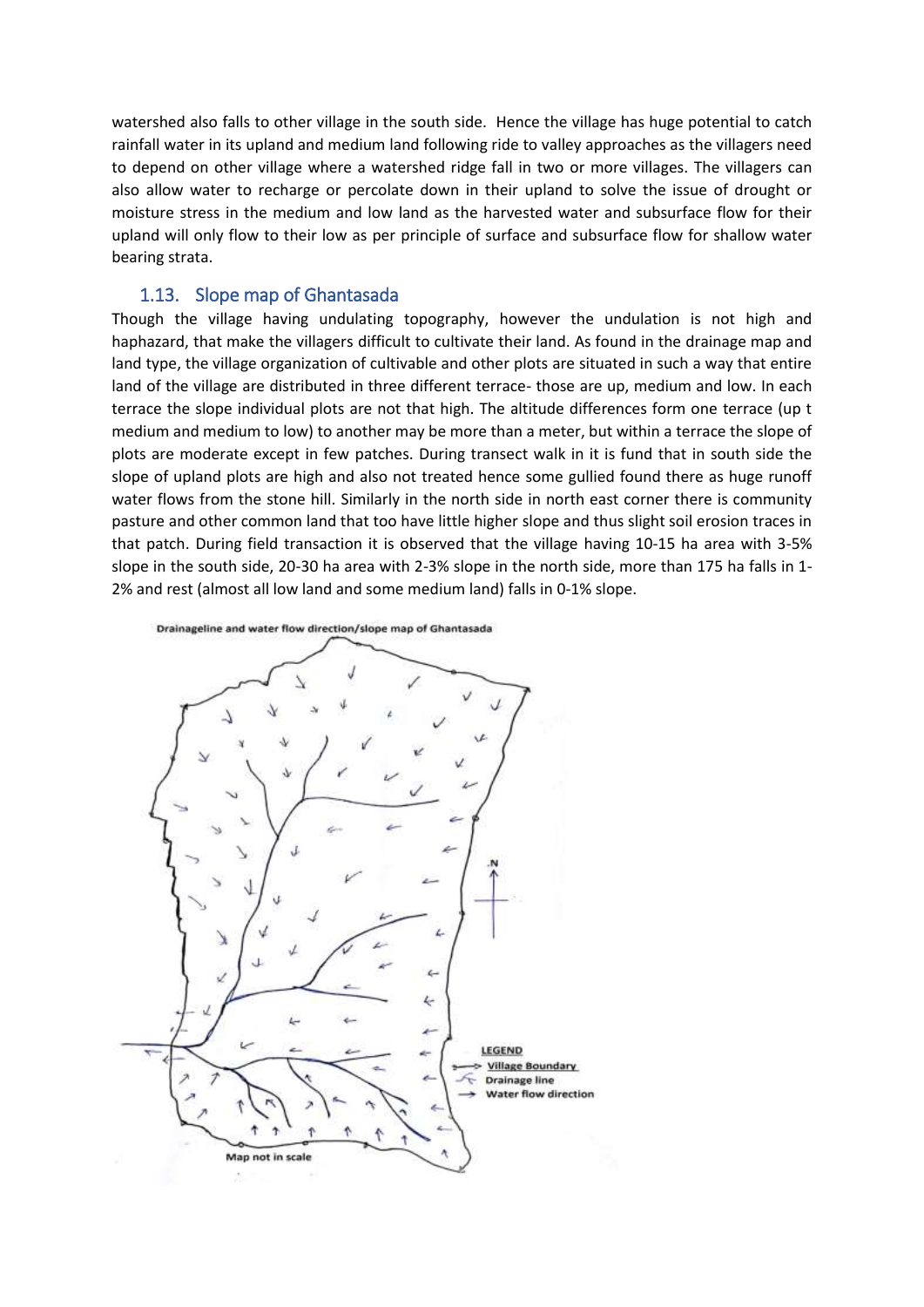### 1.14. Water Budgeting of Ghantasada (water demand and supply assessment) :

To compute the water demand and supply, water budget calculation template developed during the Saksham training of MGNREGA was used. The major finding of the water budget assessment is represented in the table below.

Total water for agriculture requirement has been calculated as 89.8 ha-m and water for animal and human has been calculated as 1.42 Ha.m. Total water requirement has been calculated as 91.2 Ha.m. The available runoff from the area is 124.6 Ha.m. The water deficiency to address the requirement is 76.1 Ha.m. Based in the available discharge of 109.6 Ha.m, maximum of 82.2 ha-m can be harvested to meet the requirement and it is more than calculated deficit.

| <b>Description</b>                                  | <b>Number</b> | Daily (Litres)<br><b>SAMARTHYA)</b> | (source: | <b>Water Required</b><br>(Daily) |
|-----------------------------------------------------|---------------|-------------------------------------|----------|----------------------------------|
| Human                                               | 729           | 45                                  |          | 32805                            |
| Large Ruminant (Animals)                            | 148           | 35                                  |          | 5180                             |
| <b>Small Ruminant</b>                               | 115           | 8                                   |          | 920                              |
| Poultry-Birds                                       | 350           | 0.25                                |          | 87.5                             |
| Total                                               |               |                                     |          | 38992.5                          |
| <b>Water Required Annually (Cum) (D10*365/1000)</b> | 14232.26      |                                     |          |                                  |
| <b>Water Required Annually (Ha.M)</b>               | 1.42          |                                     |          |                                  |

#### **D.1: Drinking water requirement**

#### **D.2: Crop water requirement**

|       | Crop             | Area<br>(Hect. | require<br>d per<br>$(Ha-M)$ | Present<br>Water<br>Requiremen<br>$t$ (Ha.M) | Supply<br>from<br>groundwate<br>r | additional<br>Requiremen<br>t |
|-------|------------------|----------------|------------------------------|----------------------------------------------|-----------------------------------|-------------------------------|
|       | Mung             | 3.2            | 0.2                          | 0.6                                          | 0.0                               | 0.6                           |
|       | Black gram       | 2.8            | 0.2                          | 0.6                                          | 0.0                               | 0.6                           |
|       | Horse Gram       | $\overline{2}$ | 0.2                          | 0.4                                          | 0.0                               | 0.4                           |
| Khari | Cotton           | 48             | 0.45                         | 21.6                                         |                                   | 21.6                          |
| f     | $Cottom + Arhar$ | 22             | 0.45                         | 9.9                                          | 0.0                               | 9.9                           |
|       | Arhar            | 18             | 0.4                          | 7.2                                          | 0.0                               | 7.2                           |
|       | Paddy            | 112            | 0.4                          | 44.8                                         | 0.0                               | 44.8                          |
|       | Total            | 208            |                              | 85.1                                         |                                   | 85.1                          |
|       | Vegetable        | 11.6           | 0.45                         | 5.2                                          | 1.8                               | 3.4                           |
| Rabi  | Black gram       | 1.6            | 0.45                         | 0.7                                          | 0.0                               | 0.7                           |
|       | Horse Gram       | 1.2            | 0.45                         | 0.5                                          | 0.0                               | 0.5                           |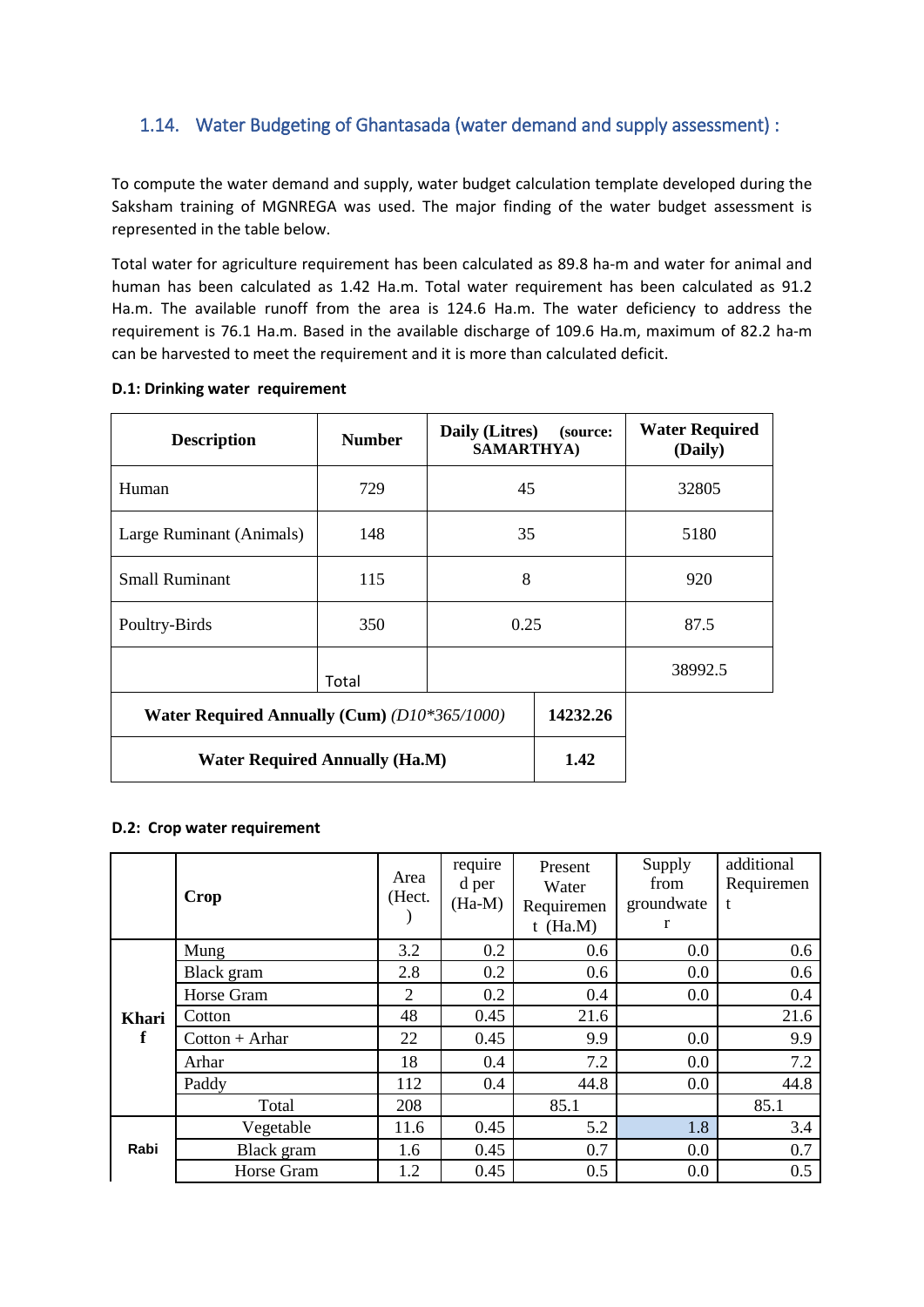|                  |  | ◡.◡ | $+$ . |
|------------------|--|-----|-------|
| Total crop water |  |     |       |
| requirement      |  |     | 89.8  |

Note: Highlighted supply of GW is from 5 functional dug wells. The kharif water requirement for paddy, cotton and arhar has been considered only for dry spell and after rainy season i.e. life saving during rainy season and post rainy season irrigation for cotton and arhar.

#### **D.3 Details of slope:**

| <b>Slope</b>    | Topography                                         | Area |
|-----------------|----------------------------------------------------|------|
| $0 - 1\%$       | Low lands (Farm lands) $\&$ few medium land plots  | 100  |
| $1 - 2\%$       | medium and few upland plots (Pastures & Open Area) | 175  |
| $3 - 5\%$       | Foot hill upland (Pastures & Open Area)            | 39   |
| Above 5<br>$\%$ | Upper reaches & Forest area                        |      |
|                 | Total                                              | 314  |

#### **D.4: Amount of Runoff**

| Amount of runoff (To be calculated from Strange's table method) | <b>Rainfall:1219.2</b><br>mm |                         |                  |                |
|-----------------------------------------------------------------|------------------------------|-------------------------|------------------|----------------|
| <b>Types of Run-Off</b>                                         | <b>Area</b><br>(Hect.)       | $%$ of<br><b>Runoff</b> | run-off<br>(Cum) | run-off (Ha.M) |
| Good Run-off Area                                               | 39                           | 46.5                    | 5669.28          | 22.1           |
| Average Run-off Area                                            | 175                          | 34.8                    | 4242.816         | 74.2           |
| <b>Bad Run-off Area</b>                                         | 100                          | 23.2                    | 2828.544         | 28.3           |
| Total                                                           | 314                          |                         |                  | 124.6          |

Note: JJAS mean average rainfall of Titlagarh is 1229 mm.

#### **D.5: Stored water in harvesting structures**

|             |                          | <b>Existing Structures</b> |                                   |  |  |  |
|-------------|--------------------------|----------------------------|-----------------------------------|--|--|--|
| <b>S.N.</b> | <b>Name of Structure</b> | No./Area in Ha             | <b>Storage Capacity</b><br>(Ha.M) |  |  |  |
| I.          | Pond (Talab) 15 no's     | 7.64                       | 15.08                             |  |  |  |
| 2.          | Farm Pond                |                            |                                   |  |  |  |
| 3.          | Anicut                   |                            |                                   |  |  |  |
| 4.          | CCT (Area in Ha.)        |                            |                                   |  |  |  |
| 5.          | <b>MPT</b>               |                            |                                   |  |  |  |
| 6.          | <b>SGPT</b>              |                            | 0.0000                            |  |  |  |
|             | Total                    |                            | 15.08                             |  |  |  |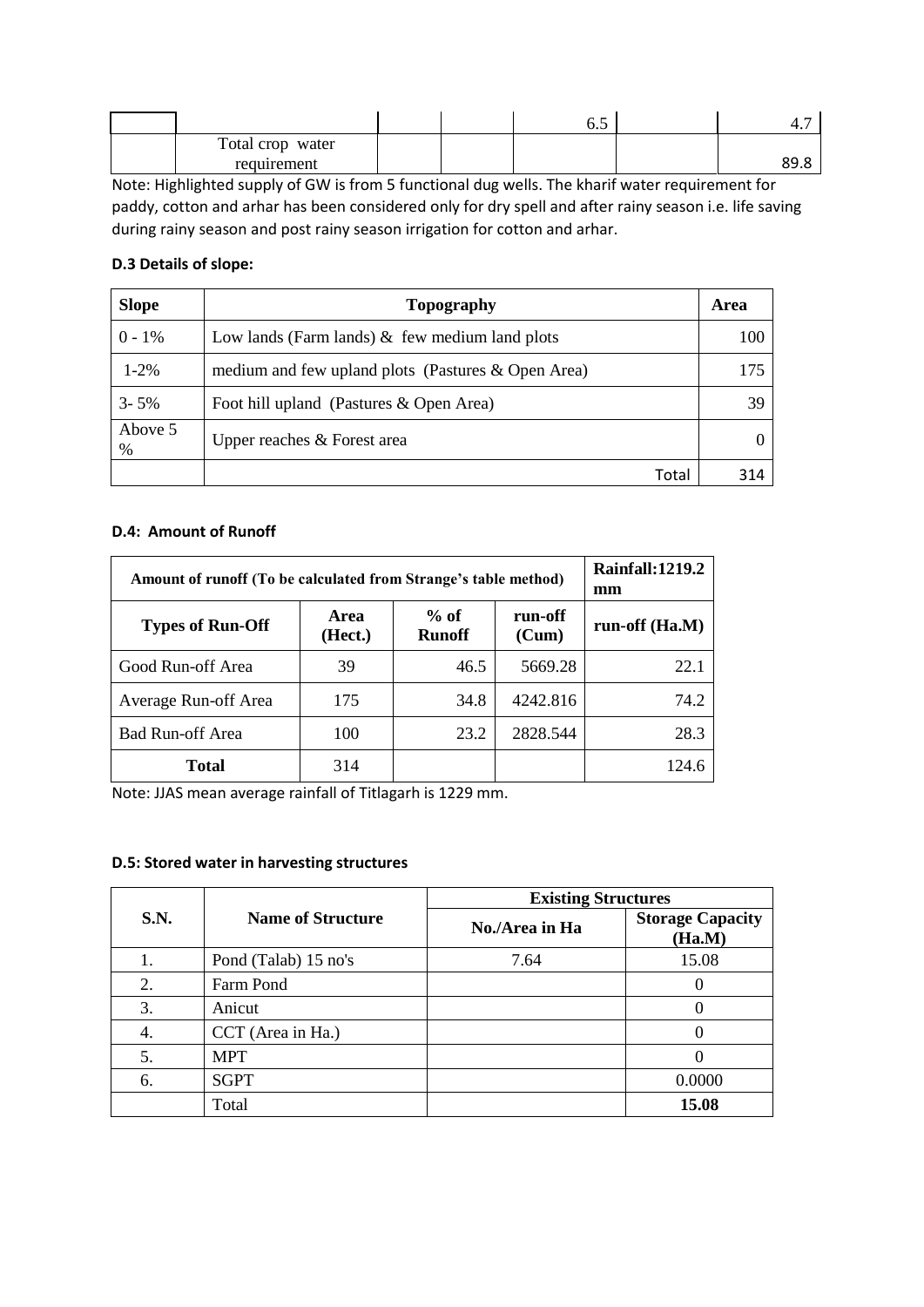#### **D.6: Ghantasada village water budget:**

| S.N.         | <b>Name of Village</b>                                                                                                      | Volume<br>(Ha.M) |  |  |  |  |
|--------------|-----------------------------------------------------------------------------------------------------------------------------|------------------|--|--|--|--|
|              | Water for Agriculture (Table D.2)                                                                                           |                  |  |  |  |  |
| $\mathbf{2}$ | Water for Animal & Human (Table D-1)                                                                                        |                  |  |  |  |  |
| 3            | Total water required $(D1+D2)$                                                                                              |                  |  |  |  |  |
| 4            | Available run-off from rain water (Table D.4)                                                                               |                  |  |  |  |  |
| 5            | Harvested Runoff from Water Harvesting Activities (D.5)                                                                     |                  |  |  |  |  |
| 6            | Water deficiency/Surplus (5-3)                                                                                              |                  |  |  |  |  |
| 7            | Water can/to be harvested to meet up the requirement (75<br>% of available run-off -harvested run-off) (D77*75/100-<br>D78) | 82.2             |  |  |  |  |
| 8            | Available discharge water at exit (4-5)                                                                                     | 109.6            |  |  |  |  |

### 1.15. Action plan of Ghantasada village:

The action plan has been developed on basis of the aim to enhance productivity in agriculture and thus doubling the farmer's income. As there are various category of HHs such as women headed, disable, poor, marginal, landless etc, only lad based activities are not sufficient to plan to enhance the income of every HHs. Thus along with land based activities through MGNREGA, activities such as goat, cow, poultry shed etc were planned for landless and low land holding HHs. Similarly other non land base livelihood activities are also discussed with SHG women, mapped their skills and then with the consensus of SHG women, some on farm and off farm livelihoods activities are also planned and proposed with the support of other line department. Hence the entire village plan is categories in the following two parts:

#### **1.15.1: MGNREGA work Plan**

Looking the issues of the village after PRA exercise including transact walk, there are 8 different types of NRM work has been identified for the village Ghantasada to increase the irrigated area and enhance the agricultural productivity of the village. These activities are taken in integration so that the efficacy and durability of each asset can be assured. In the pasture land, plantation has been proposed with integration of 30x40 models, so that plant survival rate can increase and ensure soil moisture during dry spell and to promote better growth of the plant. LBCDs are taken the catchment of water harvesting structures and also in the catchment of land development area. Dug wells are proposed mostly in the downstream plots of different types of water harvesting structure to tap the subsurface flow from those renovated water harvesting structures. In some water harvesting structures fisheries are already going on and it was found that community is more interested to do fish cultivation in all village pond through SHGs or through contract basis. Farm ponds are mostly proposed in the land development area or in medium land where upland are proposed for land development activities through field bunds. Non NRM work such as cow, shed, goat shed and poultry shed are also taken as livelihoods enhancement to create alternative livelihoods in the village and also to support agricultural production. These non NRM activities further integrated with construction of compost pits to produce compost manure in the village using cow dung, goat dung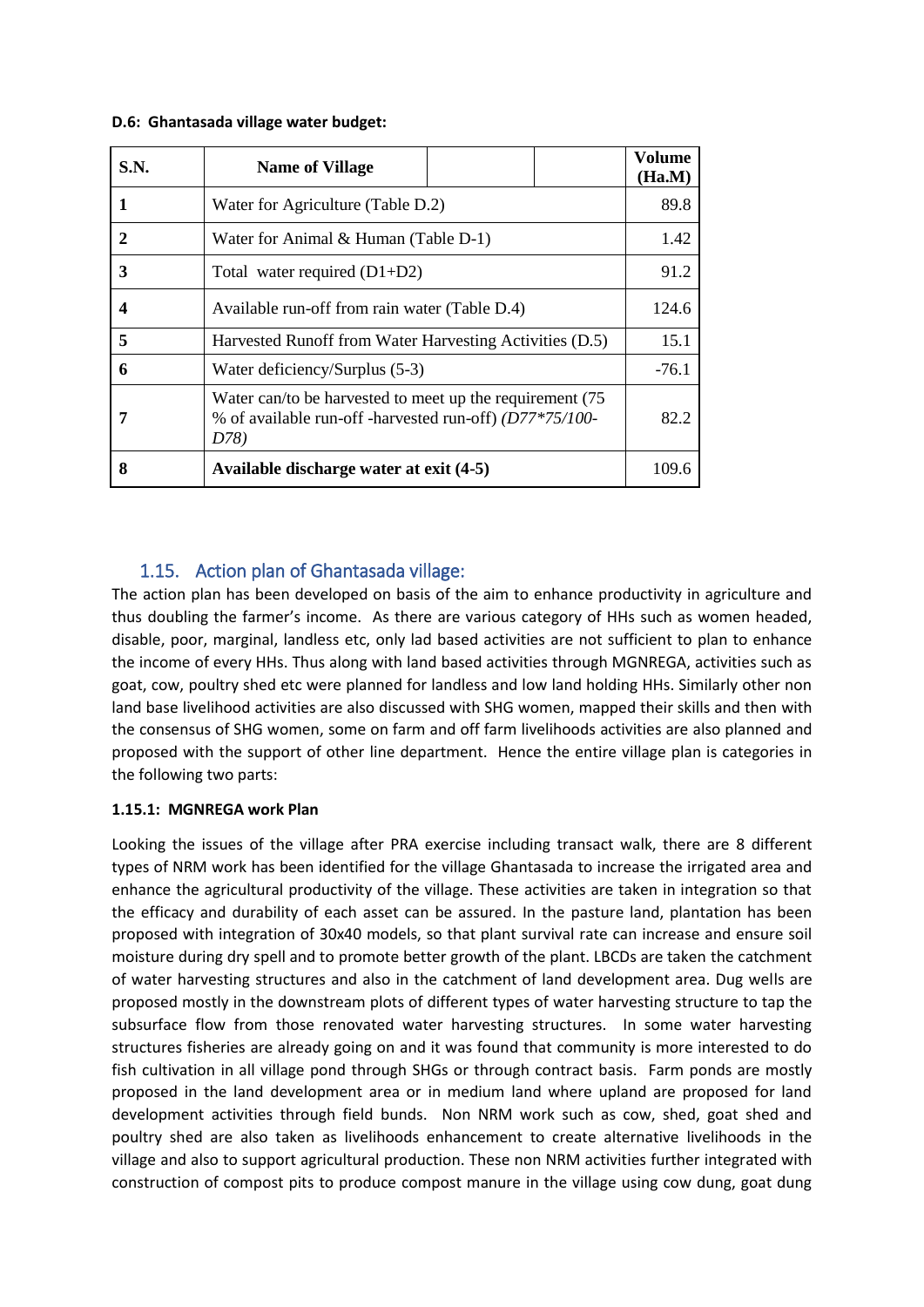and poultry waste. These will further help the villager to keep village clean by managing solid waste and also would enhance soil fertility and thus would increase farm productivity. The proposed NRM activities are shown in the action plan map below and also budgeted in the table below:

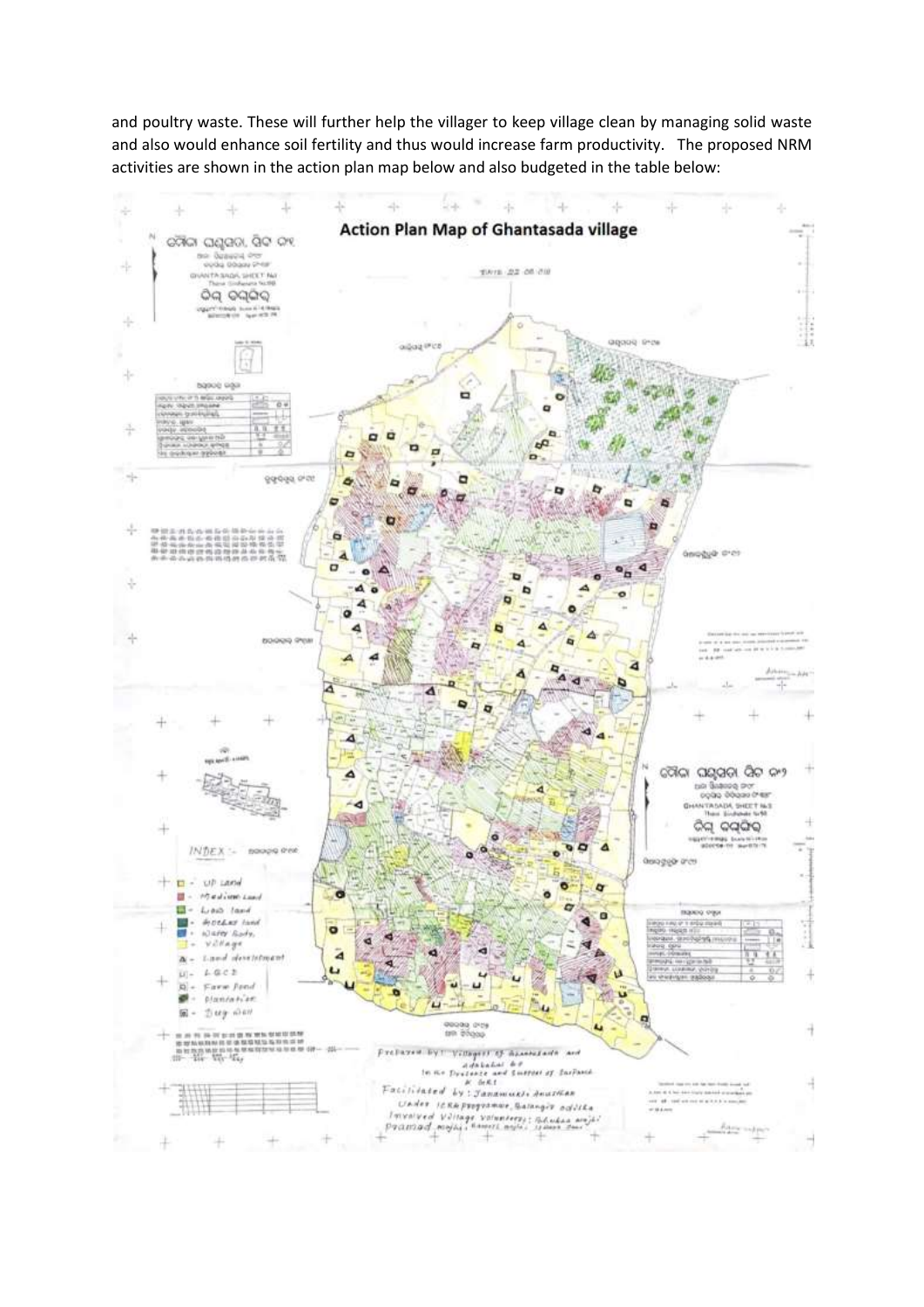### **Budget Summary of Ghantasada village:**

| S <sub>l</sub><br>no    | <b>Activity</b>                                                  | Area in<br>ha                      | <b>Nos. of beneficiaries</b>                                                 | <b>No</b><br>of<br><b>Plant</b> | <b>Material</b><br><b>Cost</b> | <b>Labour</b><br>cost | <b>Amount</b><br>(Rs.) |
|-------------------------|------------------------------------------------------------------|------------------------------------|------------------------------------------------------------------------------|---------------------------------|--------------------------------|-----------------------|------------------------|
|                         | <b>A. NRM Activities</b>                                         |                                    |                                                                              |                                 |                                |                       |                        |
| $\mathbf{1}$            | 30x40<br>model<br>Cashew<br>with<br>Plantation                   | 10.77                              | Community land                                                               | 2000                            | 530000                         | 1090187               | 1620187                |
| $\overline{2}$          | <b>LBCDs</b>                                                     | 6                                  | Community<br>land<br>and<br>individual<br>of <sub>6</sub><br>land<br>farmers |                                 | 59414                          | 46231                 | 105646                 |
| 3                       | <b>Bunds</b><br>Earthe<br>(type-1&2,<br>CS=0.7 and 0.94<br>sq.m) | 47.10                              | Individual land of 70<br><b>HHs</b>                                          |                                 | 179370                         | 3587403               | 3766774                |
| 4                       | Dug wells (RCC<br>ring type)                                     | 14.91                              | Individual HHs for 25<br><b>HHs</b>                                          |                                 | 765000                         | 409369                | 1174369                |
| 5                       | Farm<br>ponds<br>(12x15x3) cum                                   | 11.88                              | Individual HHs for 26<br><b>HHs</b>                                          |                                 | 554320                         | 2695680               | 3250000                |
| 6                       | <b>WHS</b><br>(earthen<br>embankment<br>types) 4 nos.            | 1.74                               | in Community land, HHs<br>benefited=32                                       |                                 | 211212                         | 4224247               | 4435460                |
| $\overline{7}$          | Renovation<br>Tank, 3 nos.                                       | 0.41                               | in community and<br>$\mathbf{1}$<br>individual HHs land, HHS<br>benefited 12 |                                 | 51760                          | 1035194               | 1086953                |
| 8                       | Renovation<br>of<br>Pond 3 nos.                                  | 1.90                               | in community land, HHs<br>benefited= 40                                      |                                 | 1700000                        | 2428756               | 4128756                |
|                         |                                                                  | <b>Sub Total A: NRM Activities</b> |                                                                              |                                 | 4051077                        | 15517067              | 19568144               |
|                         |                                                                  | <b>B. Non NRM Activities</b>       |                                                                              |                                 |                                |                       |                        |
| $\mathbf{1}$            | Cow shed                                                         |                                    | 12 HHs                                                                       |                                 | 1017000                        | 339000                | 1356000                |
| $\overline{2}$          | Poultry Shed                                                     |                                    | 7 HHs                                                                        |                                 | 204750                         | 68250                 | 273000                 |
| $\overline{\mathbf{3}}$ | Goat Shed                                                        |                                    | 7 Hhs                                                                        |                                 | 231000                         | 77000                 | 308000                 |
| $\overline{4}$          | Compost pits                                                     |                                    | 30 HHs                                                                       |                                 | 315000                         | 105000                | 420000                 |
|                         |                                                                  |                                    | Sub total B: Non NRM Activities                                              |                                 | 1767750                        | 589250                | 2357000                |
|                         | <b>Total</b>                                                     |                                    |                                                                              | 2000                            | 5818827                        | 16106317              | 21925144               |
|                         | <b>Note</b>                                                      |                                    | No of plant                                                                  | 2000                            | Nos.                           |                       |                        |
|                         |                                                                  |                                    | <b>Material Cost</b>                                                         |                                 | 5818827                        | 27%                   |                        |
|                         |                                                                  |                                    | <b>Labour Cost</b>                                                           |                                 | 16106317                       | 73%                   |                        |
|                         |                                                                  |                                    | <b>Total MGNREGA budget</b>                                                  |                                 | 2192514<br>4                   |                       |                        |
|                         |                                                                  |                                    | Person day generated                                                         |                                 | 88496                          |                       |                        |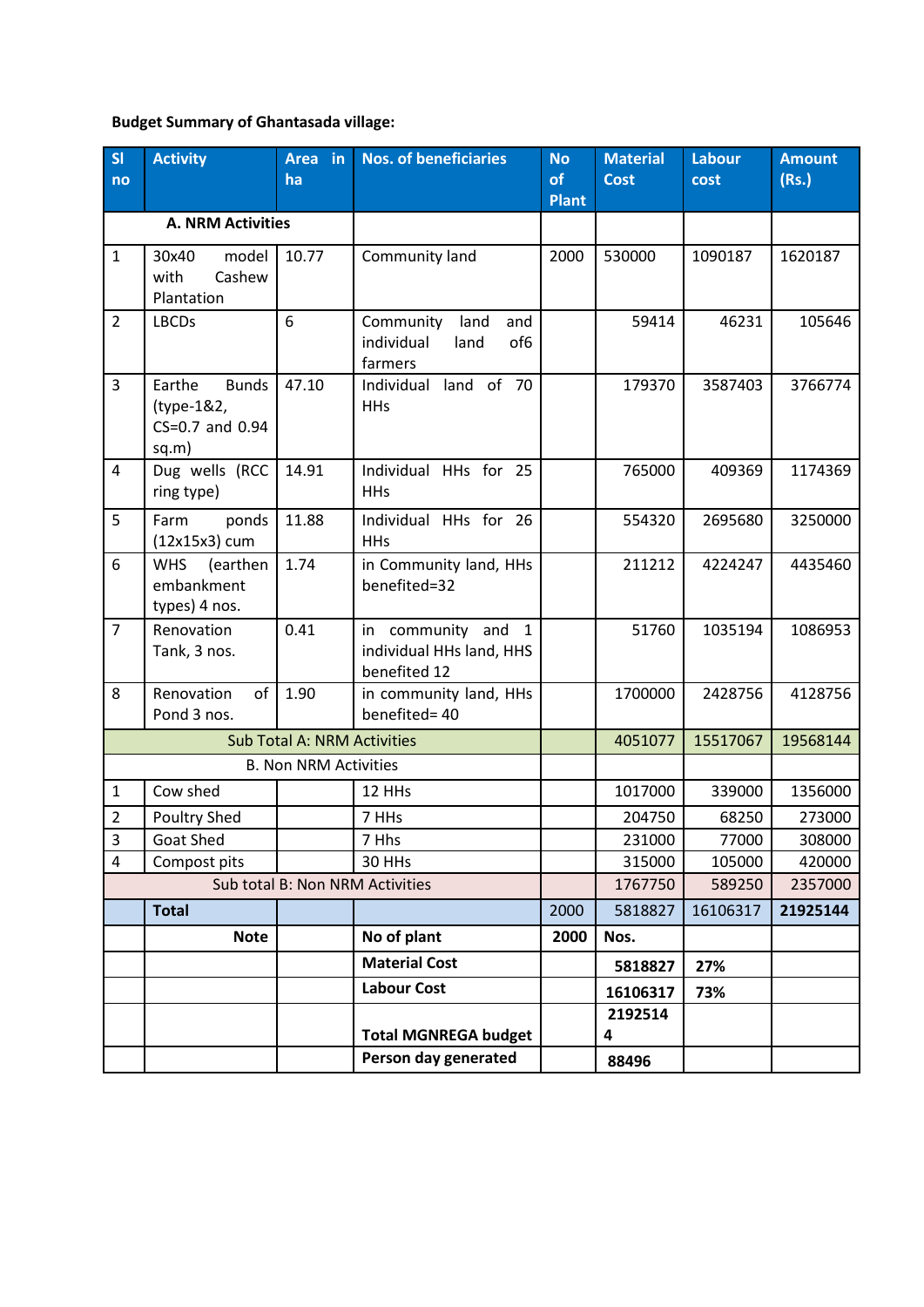#### **1.15.2: Livelihoods and convergence plan:**

Gantasada village faces regular drought and dry spell during Kharif season due to erratic and scanty rainfall in the Adabahal Gram Panchayat of Titilagarh Block. Paddy is the main crop of the farmers during Kharif season growing in about 70 Ha. Besides, the farmers grow Cotton inter cropping with Arhar in 38 Ha, only Arhar in 10 Ha, other pulses in 8 Ha ( Green, Black and Horse Gram) and grow vegetable in 4 Ha, during Rabi . 10 Nos of SHGs with 106 members are active in the model Village. Other Off- farm activities in the village are goat rearing, ship rearing , poultry etc.

The Village is having issues of both water scarcity and underutilization of available water . Kharif Paddy crop is affected by dry spells in up and medium land and the available water resources in the existing dug wells are not fully utilized by farmers during Rabi crop due to various reasons. So there is potential for promotion of Rabi Crop like Mustard, Sunflower, Potato, Onion , Vegetables linking existing water bodies ( Dug Wells, Ponds etc) which may help some farmers doubling their income. Dedicated Human Resource Support is required for mobilization of communities, farmers , market linkage , convergence etc with line departments and making things happen to improve cropping intensity thereby enhancing income.

The Livelihood Plan has been prepared after transact walk to all patches in the village area, discussion with Villagers, SHG members on present cropping pattern, potential areas of intervention in the farm, non-farm and off-farm sectors based on water availability, market potential, skill of farmers, local climate scenario and taking demand from various sections of the society like Women SHGs, Farmers, Vulnerable Households. Convergence with other line departments like Agriculture , Horticulture , Animal Resources OAIC, Odisha Livelihood Mission etc has been mapped for implementation of livelihood plan . As per need, Framers' Producer Organization (FPO) may be formed for backward and forward linkage of the farm and improving non-farm production system to ensure better price . Further, better package of practices (PoPs) in in the farm sector with existing and future climate prospective has been planned to be introduced in Paddy, Pulses, vegetable and other horticulture crops ( introduction of Organic farming, climate resilient seed varieties in paddy, water saving technology , improved method of production like SCI/SRI , Integrated Pest Management and Integrated Nutrition Management practices , Soil health management etc. ) through Farmers Field Schools (FFS) . Fishery activities may be promoted in the existing water bodies where there is availability of water throughout the year. Regular vaccination of small ruminants, breed improvement in goatery has been planned in the model village. Poultry units has been proposed for improving nutrition supplements and enhancing income, mushroom farming, goat rearing, infrastructure support for value addition of agriculture produce and off-farm activities have been proposed by the SHG members. Regular capacity building of the communities and strengthening of Village Institutions are also highly required for better implementation of model village plan . The Villagers have also proposed Individual Assets under MGNREGA ( Dug well, Farm Pond , Goat shed, Poultry shed etc. ) for improving their livelihoods. The details of Off and On-farm action plan is annexed in the model village plan document. The proposed activities will lead to doubling income of farmers.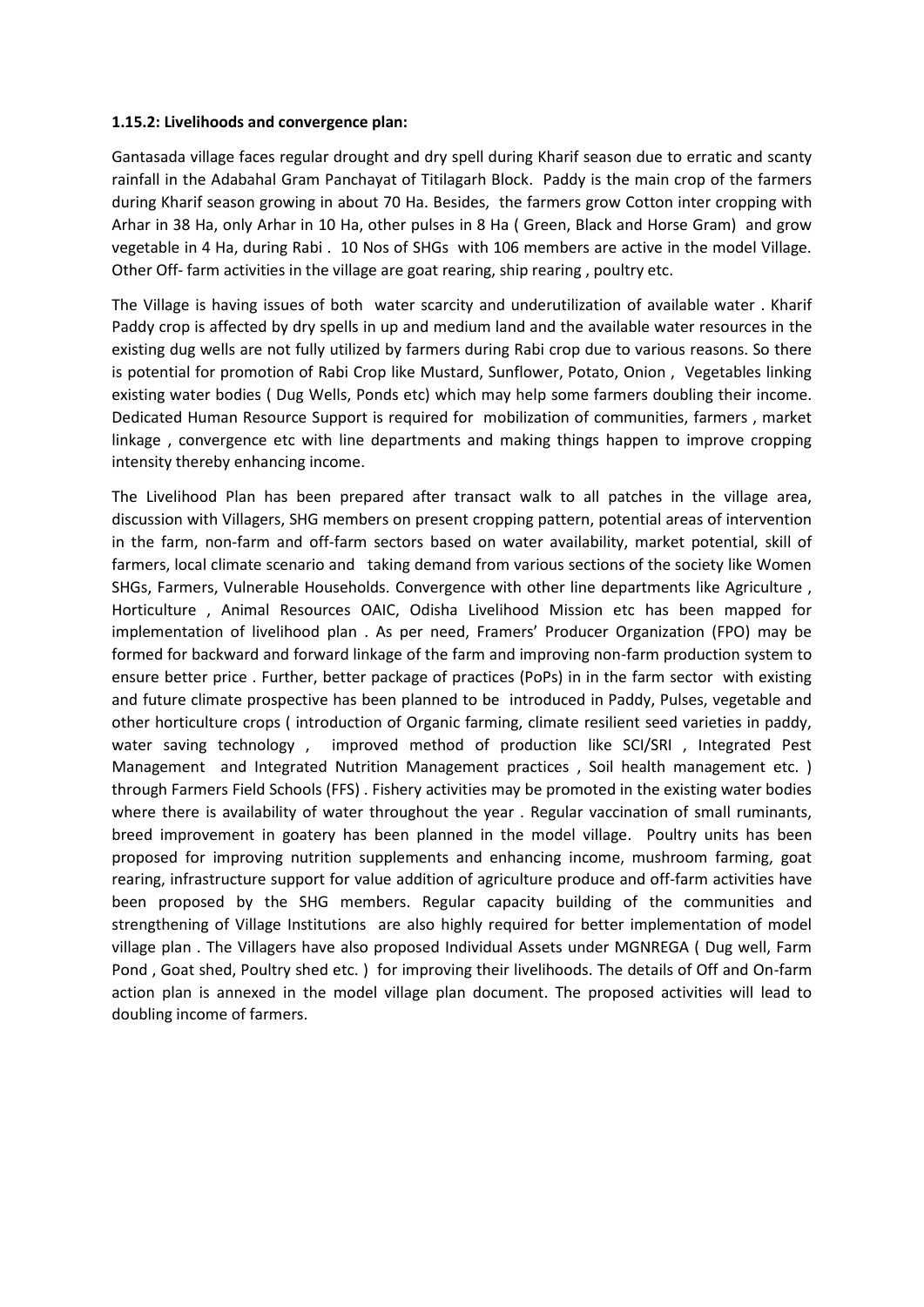# **Livelihood Plan of Ghantasada Model Village, Balangir**

### *a. List of proposed On Farm activities through SHGs:*

| <b>SI</b><br>$\overline{no}$ | <b>Activities</b>                                             | <b>Units</b> | <b>Unit cost</b> | <b>Amount</b> | Nos.<br>of<br>beneficiari | <b>Convergenc</b><br>e                   |
|------------------------------|---------------------------------------------------------------|--------------|------------------|---------------|---------------------------|------------------------------------------|
|                              |                                                               |              |                  |               | <b>es</b>                 | <b>Departmen</b>                         |
| $\mathbf{1}$                 | <b>Goat Rearing</b>                                           | 450          | 5000             | 2250 000      | 45                        | Department<br>Animal<br>of<br>Husbandry  |
| 2.                           | Poultry framing (with<br>20 chicks in each Shed)              | 07           | 40000            | 280000        | 07                        | Department<br>of Animal<br>Husbandry     |
| 3.                           | (high<br>rearing<br>Cow<br>breed)                             | 22           | 40000            | 880000        | 11                        | Department<br>of Animal<br>Husbandry     |
| $\boldsymbol{4}$             | <b>Sheep Rearing</b>                                          | 60           | 4000             | 240000        | 6                         | Department<br>of<br>Animal<br>Husbandry  |
| 5                            | <b>Cotton Cultivation</b>                                     | 31.5<br>Acre | 4000             | 126000        | 45                        | Department<br>of Textile                 |
| 6                            | Vegetable farming                                             | 21<br>acre   | 5000             | 105000        | 11                        | Department<br>$\alpha$ f<br>Horticulture |
| 7                            | of<br>Introduction<br>drought<br>resilient<br>Paddy varieties | 10<br>Acre   | 500              | 5000          | 10                        | Department<br>of<br>Agriculture          |
|                              | Total                                                         |              |                  | 3886000       | 135                       |                                          |

# *b. List of proposed Off Farm activities through SHGs:*

| Sl no                   | <b>Activities</b>                | <b>Units</b> | <b>Unit</b><br>cost | <b>Amount</b> | Nos.<br>of<br>beneficiari<br>es | Convergence<br><b>Department</b>                                 |
|-------------------------|----------------------------------|--------------|---------------------|---------------|---------------------------------|------------------------------------------------------------------|
| $\mathbf{1}$            | <b>Grocery Shop</b>              | 03           | 20000               | 60000         | 03                              | Dept of PR & DW<br>$(OLM)$ /<br>Dist<br><b>Industries Center</b> |
| 2.                      | Machine<br>Tailoring<br>and shop | 03           | 5000                | 15000         | 03                              | Dept of PR & DW<br>$(OLM)$ )/ Dist<br><b>Industries Center</b>   |
| 3.                      | Plate<br>making<br>machine       | 01           | 50000               | 50000         | 01                              | Dept of PR & DW<br>$(OLM)$ )/ Dist<br><b>Industries Center</b>   |
| $\overline{\mathbf{4}}$ | Grocery shop                     | 01           | 50000               | 50000         | 01                              | Dept of PR & DW<br>$(OLM)$ )/ Dist<br><b>Industries Center</b>   |
| 5                       | <b>Internet Cafe</b>             | 01           | 50000               | 50000         | 01                              | Dept of PR & DW<br>$(OLM)$ )/ Dist<br><b>Industries Center</b>   |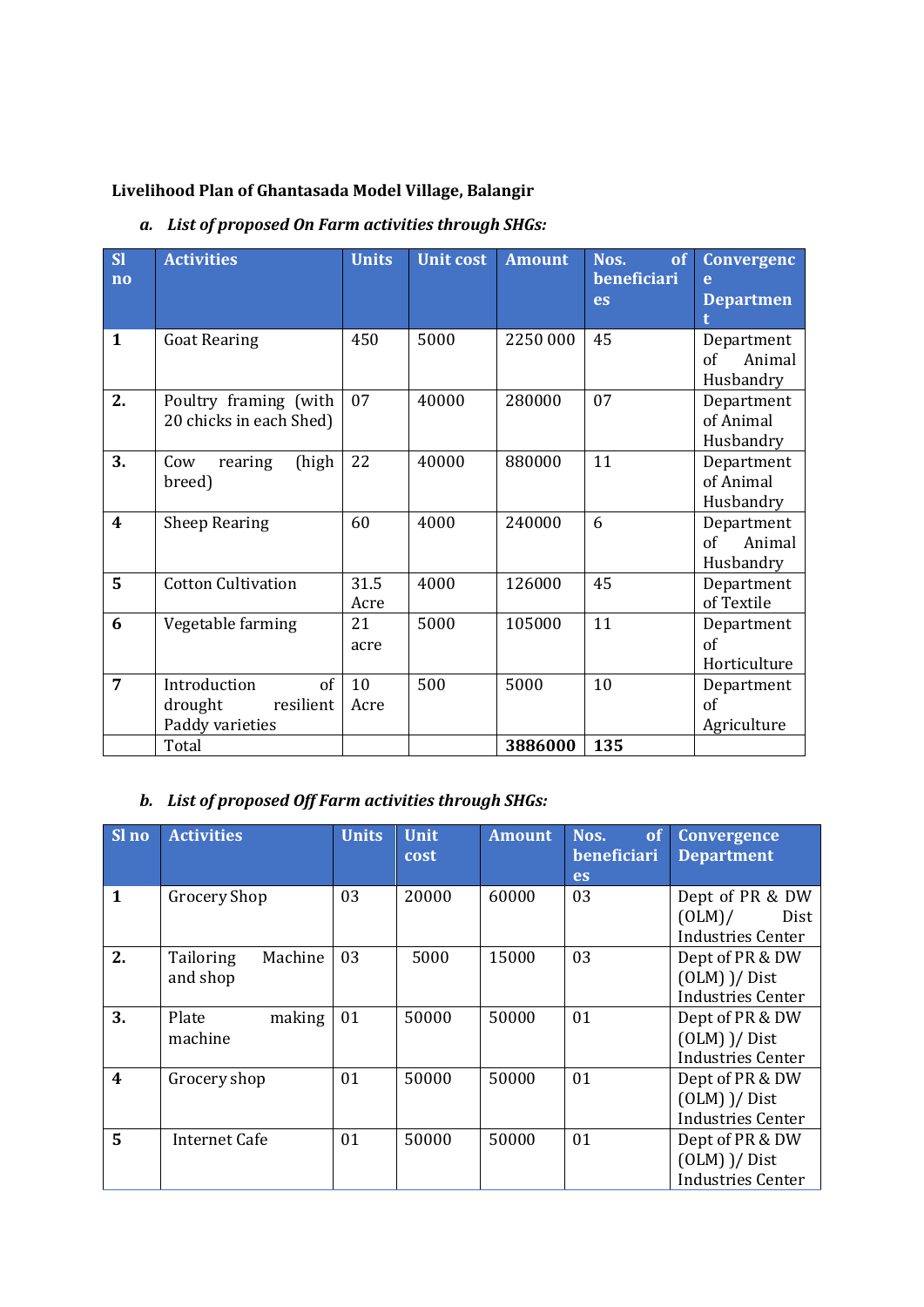| -<br>וח<br>otal |  |  | - | 0 <sub>9</sub> |  |
|-----------------|--|--|---|----------------|--|
|-----------------|--|--|---|----------------|--|

| Name of the member | <b>Proposed Income Generation Activity</b> | Name of SHG      |
|--------------------|--------------------------------------------|------------------|
| Anjana Mahananda   | <b>Tailoring Shop</b>                      | Maa Bhairabi SHG |
| Manju Banchhor     | Cow rearing                                |                  |
| Mamata Bagarty     | <b>Goat Rearing</b>                        |                  |
| Tanu Rana          | Vegetable cultivation                      | Maa Tarini SHG   |
| Subhadra Chhura    | <b>Goat Rearing</b>                        |                  |
| Deepak Chhura      | Vegetable cultivation                      |                  |
| Dhanurjaya Herna   | Cow rearing                                |                  |

#### *c. Proposed Income activities planned for the Physically Challenged person*

### 1.16. Labour availability analysis and phasing of proposed MGNREGA works

The Ghantasada village having 230 job card holders and approximately 669 people registered as workers. Among these registered worker there approximately 332 women workers under MGNREGA to work. However, it is found that there are approximately 97, say 100, active job card holder exist in the village to participate in MGNRGA works to be carried out in the village as part of model village planning.

As per labour budgeting process, under MGNREGA, total village budget of a village is =Active job card holder x 100 person days x daily wages under MGNREGA. This is equal to 60 percent of total work budget excluding the Administrative charges. Considering this formula and 100 working days per HHs for 100 active job card holders with a present daily MGNREGA wage rate of Rs. 182, the total one year works budget for the village is 30.33 lakh. Considering, 80% of this budget can be spent on NRM works ( if GP and block provide maximum emphasis on NRM works) then Rs. 24,26 lakh, say 25 lakh can be spent in year on NRM work. As the total budget of the proposed MGNREGA work in the village is Rs. **2.19 crore**, thus, the entire plan can be implemented in 09 years considering availability of Budget, timely fund flow and smooth implementation of works.

#### *Phasing of NRM works as per labour availability and yearly budget limitation.*

As the plan was developed at the village and with community's participation, after preparation of budget, it was discussed with the villagers that almost all activities plan for the village are urgent in nature in the lenses of climate change, however the village budget limitation does not allow us to implement all proposed activities in shorter period. Then the issue was discussed thoroughly and suggestions solution was come out that the villager will increase the active job card holder by participating in MGNREGA works. By that way they can also increase their annual MGNREGA work budget. Thus villager considered that they will have 150 active job card holders in near future so that they can spend an amount f Rs 45.5 lakh in a year under MGNREGA and thus they would try to implement the whole planed activities in a 5 years period. After then demanded NRM work are distributed year wise to prepare an implementation plan. The plan is presented below in a table form so that during implementation this document can guide the implementers. During phasing of works some other factors are also considered, such as ridge to valley approaches, integration of activities and works those can bring resilience against drought and floods. In the first year mostly area treatment works are considered along with border plantation, so that the treatment of the